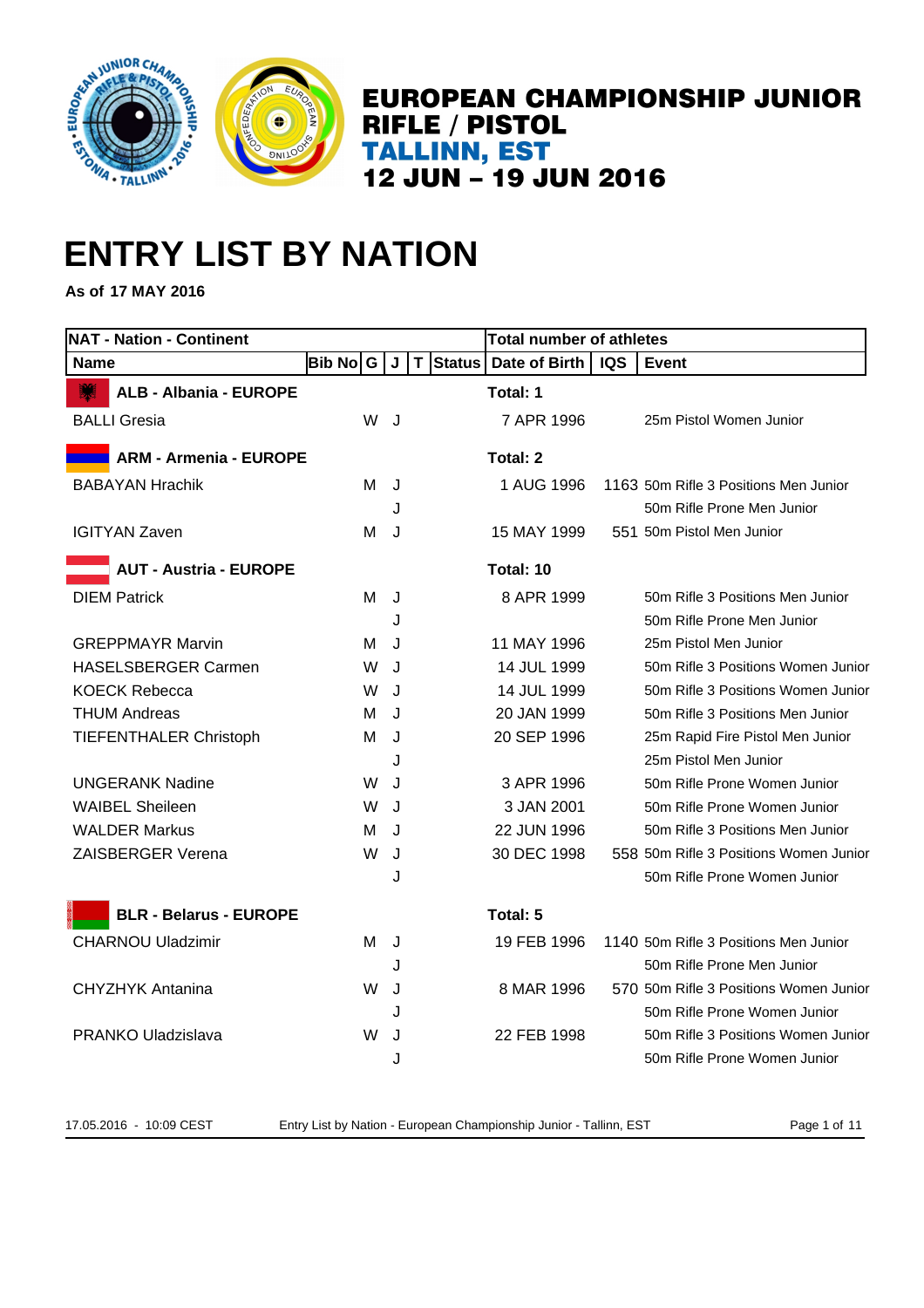| <b>NAT - Nation - Continent</b>                                  |          |   |          | <b>Total number of athletes</b> |            |                                        |  |
|------------------------------------------------------------------|----------|---|----------|---------------------------------|------------|----------------------------------------|--|
| <b>Name</b>                                                      | Bib No∣G | J | T Status | Date of Birth                   | <b>IQS</b> | Event                                  |  |
| <b>BLR - Belarus - EUROPE</b>                                    |          |   |          | Total: 5                        |            |                                        |  |
| <b>ROHACH Yulyana</b>                                            | W        | J |          | 10 FEB 1999                     |            | 25m Pistol Women Junior                |  |
| <b>ZAITSAVA Palina</b>                                           | W        | J |          | 20 SEP 1997                     |            | 565 50m Rifle 3 Positions Women Junior |  |
|                                                                  |          | J |          |                                 |            | 50m Rifle Prone Women Junior           |  |
| <b>BUL - Bulgaria - EUROPE</b>                                   |          |   |          | <b>Total: 4</b>                 |            |                                        |  |
| <b>KASNAKOV Vladimir</b>                                         | м        | J |          | 16 SEP 1998                     |            | 25m Rapid Fire Pistol Men Junior       |  |
| MINCHEVA Miroslava                                               | W        | J |          | 26 AUG 1999                     |            | 581 25m Pistol Women Junior            |  |
| NENCHEVA Lidia                                                   | W        | J |          | 3 JAN 1996                      |            | 584 25m Pistol Women Junior            |  |
| <b>TODOROV Aleksandar</b>                                        | М        | J |          | 8 SEP 1997                      |            | 546 50m Pistol Men Junior              |  |
| <b>CRO - Croatia - EUROPE</b>                                    |          |   |          | Total: 9                        |            |                                        |  |
| <b>BABIC</b> Ivana                                               | W        | J |          | 14 FEB 1996                     |            | 574 50m Rifle 3 Positions Women Junior |  |
|                                                                  |          | J |          |                                 |            | 50m Rifle Prone Women Junior           |  |
| <b>BUTKOVIC Borna</b>                                            | м        | J |          | 16 JUN 1999                     |            | 50m Pistol Men Junior                  |  |
| <b>CELIC Leon Luka</b>                                           | M        | J |          | 13 NOV 1999                     |            | 50m Pistol Men Junior                  |  |
|                                                                  |          | J |          |                                 |            | 25m Pistol Men Junior                  |  |
| <b>KRISTO Ante</b>                                               | м        | J |          | 23 FEB 1997                     |            | 540 50m Pistol Men Junior              |  |
| MIKULJAN Andrija                                                 | M        | J |          | 29 MAY 1997                     |            | 1143 50m Rifle 3 Positions Men Junior  |  |
|                                                                  |          | J |          |                                 |            | 50m Rifle Prone Men Junior             |  |
| PETANJEK Borna                                                   | M        | J |          | 26 MAR 1998                     |            | 1166 50m Rifle 3 Positions Men Junior  |  |
|                                                                  |          | J |          |                                 |            | 50m Rifle Prone Men Junior             |  |
| PETRICEVIC Ivan                                                  | м        | J |          | 31 JAN 1996                     |            | 50m Rifle 3 Positions Men Junior       |  |
|                                                                  |          | J |          |                                 |            | 615.4 50m Rifle Prone Men Junior       |  |
| <b>VUKADIN Danijela</b>                                          | W        | J |          | 13 FEB 1997                     |            | 561 50m Rifle 3 Positions Women Junior |  |
|                                                                  |          | J |          |                                 |            | 50m Rifle Prone Women Junior           |  |
| <b>ZADRAVEC Filip</b>                                            | м        | J |          | 11 JUL 1999                     |            | 25m Pistol Men Junior                  |  |
| <b>Contract Contract</b><br><b>CZE - Czech Republic - EUROPE</b> |          |   |          | Total: 11                       |            |                                        |  |
| DEDOVA Anna                                                      | W        | J |          | 21 APR 1998                     |            | 577 25m Pistol Women Junior            |  |
| <b>DUDOVA Lucie</b>                                              | W        | J |          | 1 DEC 1996                      |            | 568 50m Rifle 3 Positions Women Junior |  |
|                                                                  |          | J |          |                                 |            | 50m Rifle Prone Women Junior           |  |
| <b>FOISTOVA Nikola</b>                                           | W        | J |          | 5 OCT 1997                      |            | 580 50m Rifle 3 Positions Women Junior |  |
|                                                                  |          | J |          |                                 |            | 50m Rifle Prone Women Junior           |  |
| <b>HEJNA Vojtech</b>                                             | м        | J |          | 13 MAR 2000                     |            | 25m Rapid Fire Pistol Men Junior       |  |
| KOLARIKOVA Katerina                                              | W        | J |          | 19 JUL 1998                     |            | 573 50m Rifle 3 Positions Women Junior |  |
|                                                                  |          | J |          |                                 |            | 50m Rifle Prone Women Junior           |  |
| <b>NEPEJCHAL Filip</b>                                           | м        | J |          | 8 JUL 1999                      |            | 1148 50m Rifle 3 Positions Men Junior  |  |
|                                                                  |          | J |          |                                 |            | 618.1 50m Rifle Prone Men Junior       |  |
| PRIBANOVA Tereza                                                 | W        | J |          | 11 JUL 1996                     |            | 570 25m Pistol Women Junior            |  |
| PRIVRATSKY Jiri                                                  | м        | J |          | 13 MAR 2001                     |            | 50m Rifle 3 Positions Men Junior       |  |
|                                                                  |          | J |          |                                 |            | 50m Rifle Prone Men Junior             |  |

17.05.2016 - 10:09 CEST Entry List by Nation - European Championship Junior - Tallinn, EST Page 2 of 11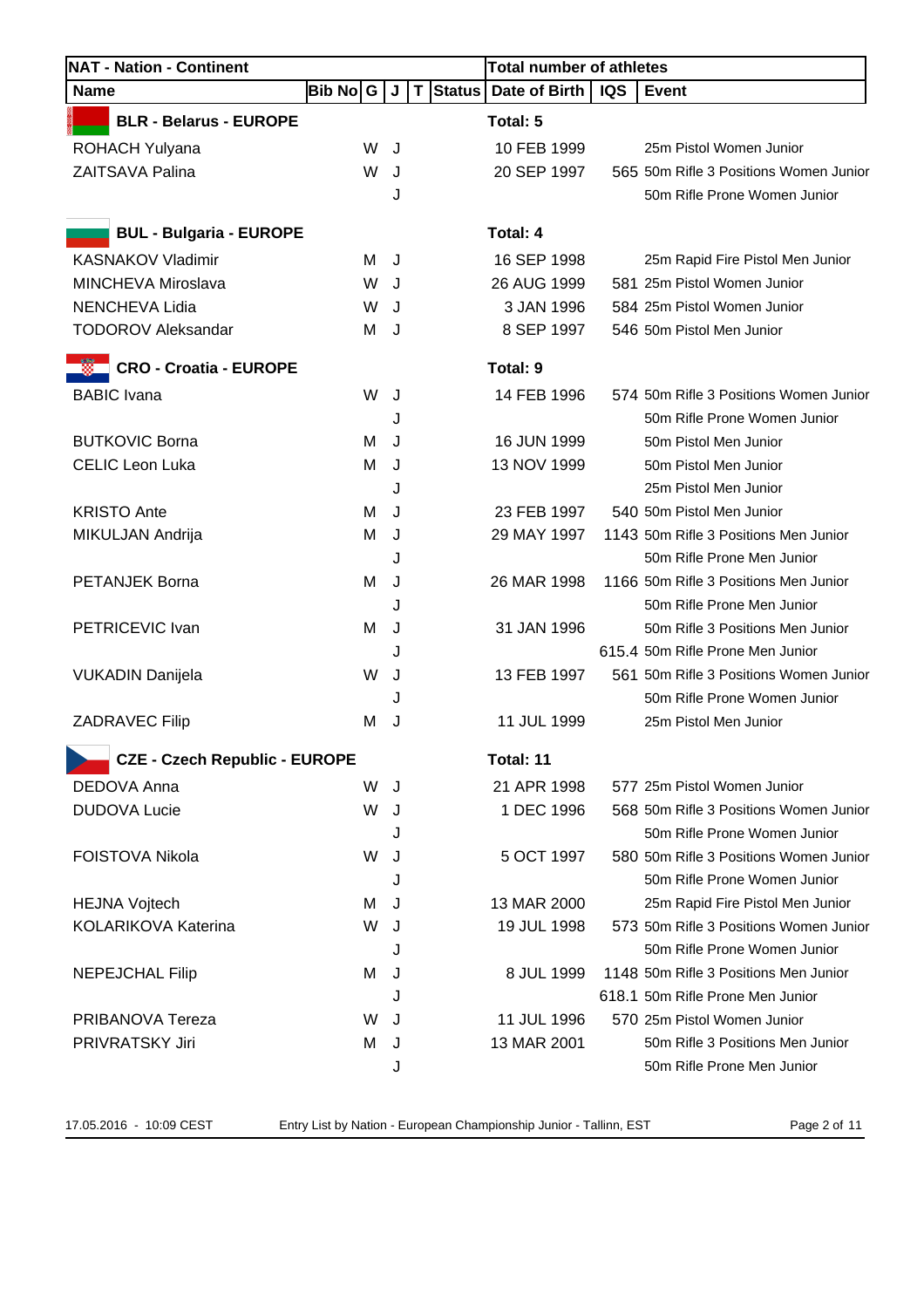| Bib No  G<br><b>CZE - Czech Republic - EUROPE</b><br>м<br>M<br>W | J<br>J<br>J<br>J | $\mathsf T$      | Status   Date of Birth<br>Total: 11<br>3 APR 2000 | <b>IQS</b>                            | <b>Event</b>                         |
|------------------------------------------------------------------|------------------|------------------|---------------------------------------------------|---------------------------------------|--------------------------------------|
|                                                                  |                  |                  |                                                   |                                       |                                      |
|                                                                  |                  |                  |                                                   |                                       |                                      |
|                                                                  |                  |                  |                                                   |                                       | 25m Rapid Fire Pistol Men Junior     |
|                                                                  |                  |                  | 23 OCT 1999                                       |                                       | 562 25m Rapid Fire Pistol Men Junior |
|                                                                  |                  |                  | 20 MAR 1996                                       |                                       | 568 25m Pistol Women Junior          |
|                                                                  |                  |                  |                                                   |                                       |                                      |
|                                                                  |                  |                  |                                                   |                                       | 50m Rifle 3 Positions Women Junior   |
|                                                                  |                  |                  |                                                   |                                       | 50m Rifle Prone Women Junior         |
|                                                                  |                  |                  |                                                   |                                       | 50m Rifle 3 Positions Women Junior   |
|                                                                  |                  |                  |                                                   |                                       | 50m Rifle Prone Women Junior         |
|                                                                  |                  |                  |                                                   |                                       |                                      |
|                                                                  |                  |                  | Total: 20                                         |                                       |                                      |
| W                                                                | J                |                  | 7 SEP 2001                                        |                                       | 50m Rifle 3 Positions Women Junior   |
| М                                                                | J                |                  | 31 OCT 1997                                       |                                       | 25m Rapid Fire Pistol Men Junior     |
|                                                                  | J                |                  |                                                   |                                       | 25m Standard Pistol Men Junior       |
| W                                                                | J                |                  | 2 MAR 1998                                        |                                       | 50m Rifle 3 Positions Women Junior   |
| M                                                                | J                |                  | 26 APR 2001                                       |                                       | 50m Rifle Prone Men Junior           |
| м                                                                | J                |                  | 19 JAN 1996                                       |                                       | 25m Rapid Fire Pistol Men Junior     |
|                                                                  | J                |                  |                                                   |                                       | 25m Standard Pistol Men Junior       |
|                                                                  | J                |                  |                                                   |                                       | 25m Pistol Men Junior                |
| M                                                                | J                |                  | 25 APR 1996                                       |                                       | 25m Rapid Fire Pistol Men Junior     |
|                                                                  | J                |                  |                                                   |                                       | 25m Standard Pistol Men Junior       |
|                                                                  | J                |                  |                                                   |                                       | 25m Pistol Men Junior                |
| м                                                                | J                |                  | 24 SEP 1996                                       |                                       | 50m Pistol Men Junior                |
| W                                                                | J                |                  | 21 JUL 1998                                       |                                       | 25m Pistol Women Junior              |
| W                                                                | J                |                  | 30 MAR 1998                                       |                                       | 25m Pistol Women Junior              |
| м                                                                | J                |                  | 15 MAR 1999                                       |                                       | 25m Pistol Men Junior                |
| W                                                                | J                |                  | 10 OCT 1997                                       |                                       | 50m Rifle Prone Women Junior         |
| м                                                                | J                |                  | 11 JUN 2000                                       |                                       | 50m Rifle Prone Men Junior           |
| W                                                                | J                |                  | 16 SEP 1998                                       |                                       | 50m Rifle Prone Women Junior         |
| W                                                                | J                |                  | 11 FEB 1998                                       |                                       | 25m Pistol Women Junior              |
| M                                                                | J                |                  | 13 FEB 1997                                       |                                       | 50m Rifle 3 Positions Men Junior     |
| W                                                                | J                |                  | 28 FEB 2000                                       |                                       | 50m Rifle Prone Women Junior         |
| W                                                                | J                |                  | 11 OCT 2001                                       |                                       | 50m Rifle 3 Positions Women Junior   |
| M                                                                | J                |                  | 21 MAY 1996                                       |                                       | 50m Rifle Prone Men Junior           |
| м                                                                | J                |                  | 17 JUN 1999                                       |                                       | 50m Rifle 3 Positions Men Junior     |
| M                                                                | J                |                  | 28 JAN 1998                                       |                                       | 50m Rifle 3 Positions Men Junior     |
|                                                                  |                  |                  | Total: 16                                         |                                       |                                      |
| W.                                                               | J                |                  | 10 AUG 1998                                       |                                       | 25m Pistol Women Junior              |
| м                                                                | J                |                  | 24 FEB 1997                                       |                                       | 50m Rifle Prone Men Junior           |
| M                                                                | J                |                  | 8 OCT 1999                                        |                                       | 50m Rifle 3 Positions Men Junior     |
|                                                                  | J                |                  |                                                   |                                       | 50m Rifle Prone Men Junior           |
|                                                                  | W<br>W           | J<br>J<br>J<br>J |                                                   | Total: 2<br>20 AUG 1998<br>3 JUN 1998 |                                      |

17.05.2016 - 10:09 CEST Entry List by Nation - European Championship Junior - Tallinn, EST Page 3 of 11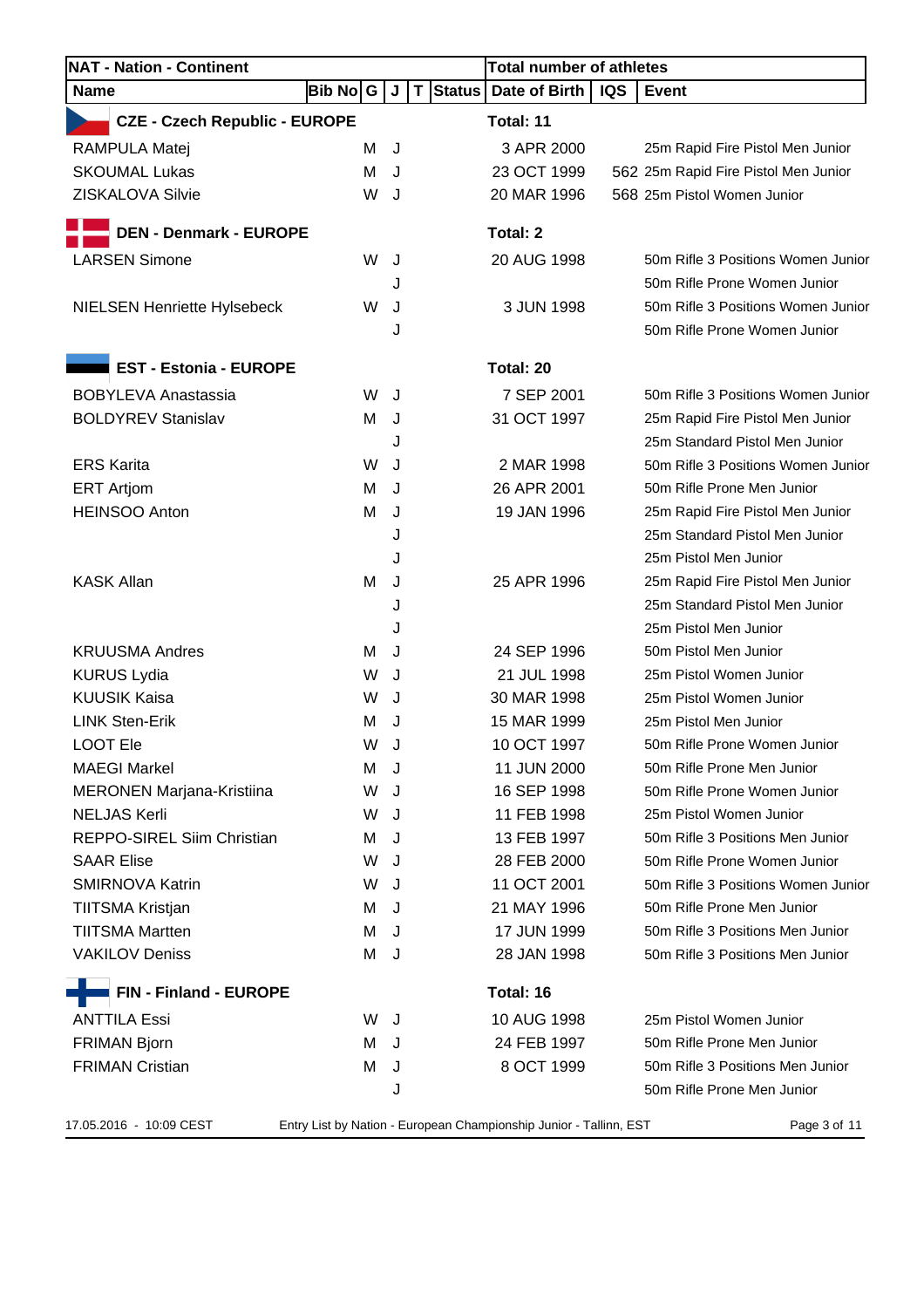| <b>NAT - Nation - Continent</b> |           |   |                              | <b>Total number of athletes</b>                                    |            |                                        |
|---------------------------------|-----------|---|------------------------------|--------------------------------------------------------------------|------------|----------------------------------------|
| <b>Name</b>                     | Bib No∣ G | J | <b>Status</b><br>$\mathbf T$ | Date of Birth                                                      | <b>IQS</b> | Event                                  |
| FIN - Finland - EUROPE          |           |   |                              | Total: 16                                                          |            |                                        |
| <b>HYRKAS Emmi</b>              | W         | J |                              | 14 APR 1996                                                        |            | 570 50m Rifle 3 Positions Women Junior |
|                                 |           | J |                              |                                                                    |            | 50m Rifle Prone Women Junior           |
| <b>IHALAINEN Arttu</b>          | м         | J |                              | 29 JUL 1999                                                        |            | 25m Standard Pistol Men Junior         |
|                                 |           | J |                              |                                                                    |            | 25m Pistol Men Junior                  |
| <b>KIURU Matias</b>             | м         | J |                              | 14 JUL 1998                                                        |            | 50m Rifle 3 Positions Men Junior       |
|                                 |           | J |                              |                                                                    |            | 50m Rifle Prone Men Junior             |
| <b>KIVI Konsta</b>              | м         | J |                              | 28 JAN 1997                                                        |            | 50m Pistol Men Junior                  |
| <b>KUUSELA Joonas</b>           | м         | J |                              | 28 JUN 1996                                                        |            | 25m Standard Pistol Men Junior         |
|                                 |           | J |                              |                                                                    |            | 25m Pistol Men Junior                  |
| <b>LANGSTROM Sebastian</b>      | М         | J |                              | 11 APR 1998                                                        |            | 1136 50m Rifle 3 Positions Men Junior  |
| <b>PALMGREN Julia</b>           | W         | J |                              | 11 JUN 1999                                                        |            | 25m Pistol Women Junior                |
| <b>PALO Marianne</b>            | W         | J |                              | 16 JUL 1998                                                        |            | 50m Rifle 3 Positions Women Junior     |
|                                 |           | J |                              |                                                                    |            | 50m Rifle Prone Women Junior           |
| PARRI Maija                     | W         | J |                              | 29 OCT 2000                                                        |            | 25m Pistol Women Junior                |
| <b>ROOS Niko</b>                | м         | J |                              | 16 JUL 1997                                                        |            | 50m Pistol Men Junior                  |
| SAVOLA Esa                      | м         | J |                              | 1 NOV 2000                                                         |            | 50m Pistol Men Junior                  |
| <b>SIREN Leevi</b>              | M         | J |                              | 19 SEP 2000                                                        |            | 25m Standard Pistol Men Junior         |
|                                 |           | J |                              |                                                                    |            | 25m Pistol Men Junior                  |
| <b>VILJANEN Henna</b>           | W         | J |                              | 13 MAR 1998                                                        |            | 564 50m Rifle 3 Positions Women Junior |
|                                 |           | J |                              |                                                                    |            | 50m Rifle Prone Women Junior           |
| <b>FRA - France - EUROPE</b>    |           |   |                              | Total: 11                                                          |            |                                        |
| <b>CHASSAT Emilien</b>          | м         | J |                              | 4 APR 1997                                                         |            | 1164 50m Rifle 3 Positions Men Junior  |
|                                 |           | J |                              |                                                                    |            | 615.8 50m Rifle Prone Men Junior       |
| <b>GOMEZ Judith</b>             | W         | J |                              | 20 AUG 1998                                                        |            | 583 50m Rifle 3 Positions Women Junior |
| <b>GREFFIER Clement</b>         | M         | J |                              | 1 JUN 1998                                                         |            | 560 25m Rapid Fire Pistol Men Junior   |
|                                 |           |   |                              |                                                                    |            | 25m Standard Pistol Men Junior         |
|                                 |           | J |                              |                                                                    |            | 25m Pistol Men Junior                  |
| <b>LAMOLLE Mathilde</b>         | W         | J |                              | 7 APR 1997                                                         |            | 585 25m Pistol Women Junior            |
| <b>MALLET Laurie</b>            | W         | J |                              | 28 DEC 2000                                                        |            | 25m Pistol Women Junior                |
| <b>MILLIERE Julie</b>           | W         | J |                              | 20 JAN 1998                                                        |            | 50m Rifle Prone Women Junior           |
| <b>NICOLAS Kateline</b>         | W         | J |                              | 4 APR 2000                                                         |            | 25m Pistol Women Junior                |
| <b>NIEWADA Ines</b>             | W         | J |                              | 13 JAN 1997                                                        |            | 576 50m Rifle 3 Positions Women Junior |
|                                 |           | J |                              |                                                                    |            | 50m Rifle Prone Women Junior           |
| <b>PICAT RE Tristan</b>         | м         | J |                              | 30 AUG 1999                                                        |            | 25m Rapid Fire Pistol Men Junior       |
|                                 |           | J |                              |                                                                    |            | 25m Standard Pistol Men Junior         |
|                                 |           | J |                              |                                                                    |            | 25m Pistol Men Junior                  |
| <b>THIEL Nicolas</b>            | м         | J |                              | 2 JUN 1999                                                         |            | 25m Rapid Fire Pistol Men Junior       |
|                                 |           | J |                              |                                                                    |            | 25m Standard Pistol Men Junior         |
|                                 |           | J |                              |                                                                    |            | 25m Pistol Men Junior                  |
| <b>WINTENBERGER Emilie</b>      | W         | J |                              | 10 JUN 1996                                                        |            | 580 50m Rifle 3 Positions Women Junior |
|                                 |           | J |                              |                                                                    |            | 50m Rifle Prone Women Junior           |
| 17.05.2016 - 10:09 CEST         |           |   |                              | Entry List by Nation - European Championship Junior - Tallinn, EST |            | Page 4 of 11                           |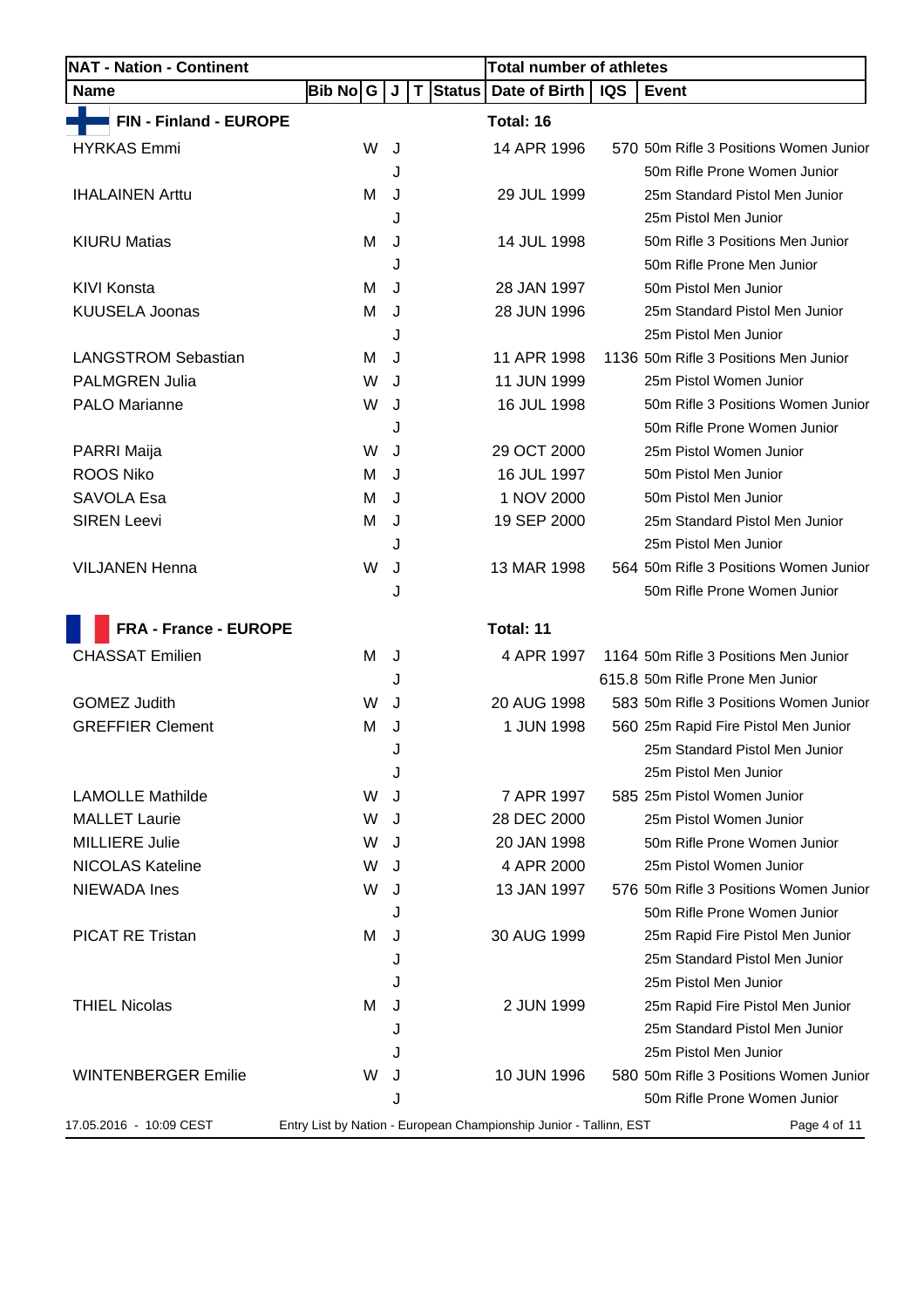| <b>NAT - Nation - Continent</b>     |          |   |          | <b>Total number of athletes</b> |            |                                        |
|-------------------------------------|----------|---|----------|---------------------------------|------------|----------------------------------------|
| <b>Name</b>                         | Bib No G | J | T Status | Date of Birth                   | <b>IQS</b> | <b>Event</b>                           |
| FRA - France - EUROPE               |          |   |          | Total: 11                       |            |                                        |
| <b>GBR - Great Britain - EUROPE</b> |          |   |          | Total: 3                        |            |                                        |
| <b>BALE Dean</b>                    | M        | J |          | 19 MAR 1997                     |            | 1153 50m Rifle 3 Positions Men Junior  |
|                                     |          | J |          |                                 |            | 50m Rifle Prone Men Junior             |
| <b>BALE Jack</b>                    | м        | J |          | 25 FEB 1996                     |            | 50m Rifle 3 Positions Men Junior       |
|                                     |          | J |          |                                 |            | 50m Rifle Prone Men Junior             |
| <b>MCINTOSH Seonaid</b>             | W        | J |          | 15 MAR 1996                     |            | 50m Rifle 3 Positions Women Junior     |
|                                     |          | J |          |                                 |            | 50m Rifle Prone Women Junior           |
| GEO - Georgia - EUROPE              |          |   |          | Total: 1                        |            |                                        |
| <b>MACHAVARIANI Tsotne</b>          | М        | J |          | 26 SEP 1997                     |            | 549 50m Pistol Men Junior              |
| <b>GER - Germany - EUROPE</b>       |          |   |          | Total: 15                       |            |                                        |
| <b>ABT Markus</b>                   | м        | J |          | 13 MAY 1996                     |            | 1141 50m Rifle 3 Positions Men Junior  |
|                                     |          | J |          |                                 |            | 50m Rifle Prone Men Junior             |
| <b>BAENISCH Charleen</b>            | W        | J |          | 3 SEP 1996                      |            | 566 50m Rifle 3 Positions Women Junior |
|                                     |          | J |          |                                 |            | 50m Rifle Prone Women Junior           |
| <b>DALLINGER Maximilian</b>         | м        | J |          | 25 SEP 1996                     |            | 1153 50m Rifle 3 Positions Men Junior  |
|                                     |          | J |          |                                 |            | 616.0 50m Rifle Prone Men Junior       |
| <b>DEMBECK Kai</b>                  | М        | J |          | 4 MAR 1997                      |            | 50m Rifle 3 Positions Men Junior       |
|                                     |          | J |          |                                 |            | 50m Rifle Prone Men Junior             |
| <b>GROSS Teresa</b>                 | W        | J |          | 17 APR 1997                     |            | 25m Pistol Women Junior                |
| <b>HADRATH Theo</b>                 | м        | J |          | 20 JUN 1997                     |            | 50m Pistol Men Junior                  |
| <b>HEYER Philip</b>                 | м        | J |          | 7 MAY 1997                      |            | 25m Rapid Fire Pistol Men Junior       |
|                                     |          | J |          |                                 |            | 25m Standard Pistol Men Junior         |
|                                     |          | J |          |                                 |            | 25m Pistol Men Junior                  |
| KINATEDER Anna-Lena                 | W        | J |          | 2 JUL 1996                      |            | 50m Rifle 3 Positions Women Junior     |
|                                     |          | J |          |                                 |            | 50m Rifle Prone Women Junior           |
| <b>LEHRICH Tina</b>                 | W        | J |          | 28 AUG 1996                     |            | 590 50m Rifle 3 Positions Women Junior |
|                                     |          | J |          |                                 |            | 50m Rifle Prone Women Junior           |
| <b>MIKLIS Andre</b>                 | M        | J |          | 9 JAN 1997                      |            | 25m Rapid Fire Pistol Men Junior       |
|                                     |          | J |          |                                 |            | 25m Standard Pistol Men Junior         |
|                                     |          | J |          |                                 |            | 25m Pistol Men Junior                  |
| <b>ROSS Susanne</b>                 | W        | J |          | 15 OCT 1996                     |            | 25m Pistol Women Junior                |
| <b>SKERIES Michelle</b>             | W        | J |          | 2 APR 1996                      |            | 578 25m Pistol Women Junior            |
| <b>THUENEMANN Florian</b>           | м        | J |          | 2 JAN 1996                      |            | 563 25m Rapid Fire Pistol Men Junior   |
|                                     |          | J |          |                                 |            | 25m Standard Pistol Men Junior         |
|                                     |          | J |          |                                 |            | 25m Pistol Men Junior                  |
| <b>WALDVOGT Jan-Hendrik</b>         | м        | J |          | 26 APR 1999                     |            | 50m Pistol Men Junior                  |
| <b>WEISS Simon</b>                  | м        | J |          | 8 APR 1997                      |            | 50m Pistol Men Junior                  |

17.05.2016 - 10:09 CEST Entry List by Nation - European Championship Junior - Tallinn, EST Page 5 of 11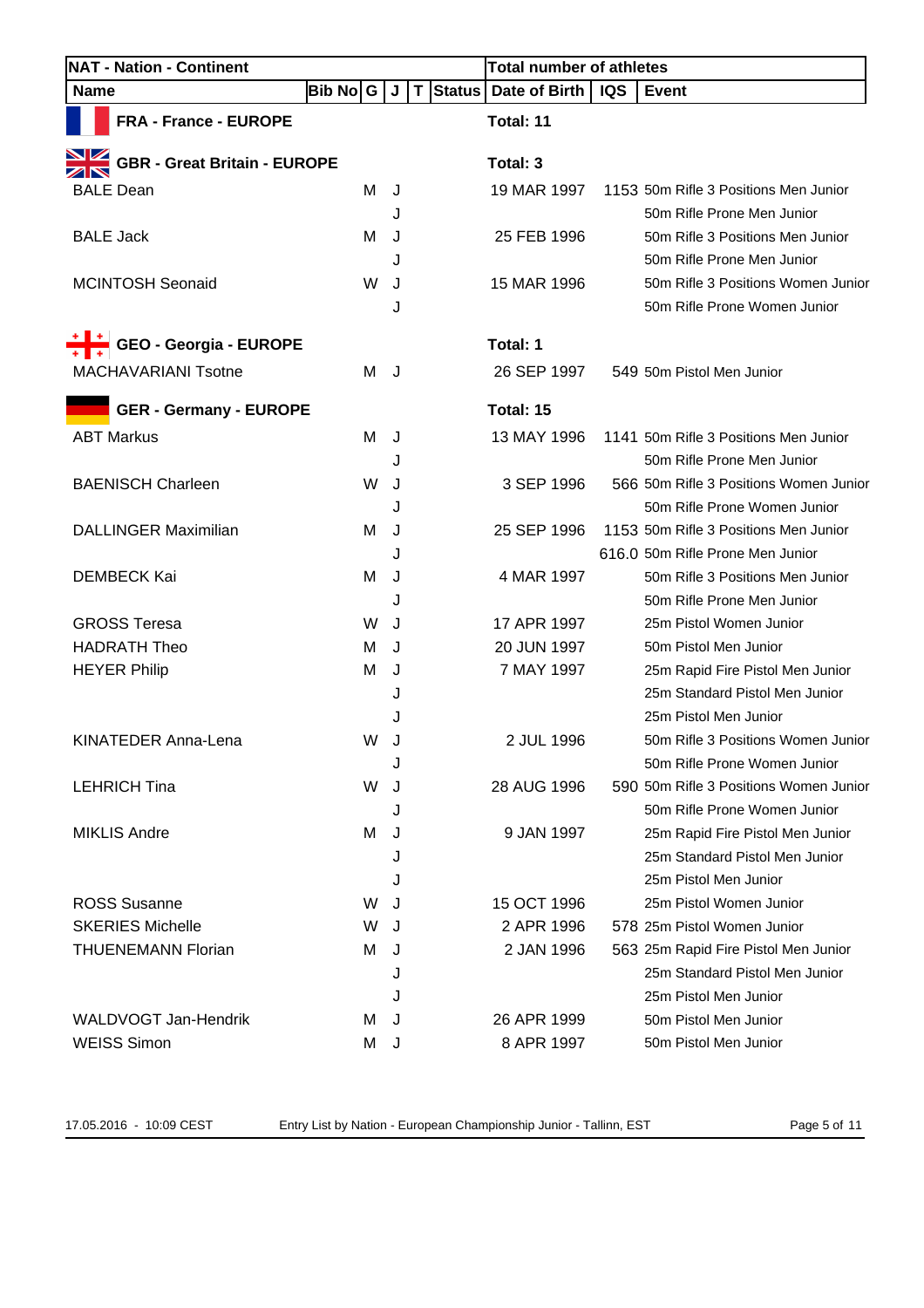| <b>NAT - Nation - Continent</b>   |           |   |          | <b>Total number of athletes</b>                                    |     |                                        |
|-----------------------------------|-----------|---|----------|--------------------------------------------------------------------|-----|----------------------------------------|
| <b>Name</b>                       | Bib No  G | J | T Status | Date of Birth                                                      | IQS | <b>Event</b>                           |
| <b>HUN - Hungary - EUROPE</b>     |           |   |          | Total: 10                                                          |     |                                        |
| <b>AGARDY Vilmos</b>              | м         | J |          | 5 JAN 1999                                                         |     | 50m Pistol Men Junior                  |
| <b>BUKOVSZKY Peter</b>            | M         | J |          | 28 MAY 1998                                                        |     | 50m Rifle 3 Positions Men Junior       |
|                                   |           | J |          |                                                                    |     | 616.2 50m Rifle Prone Men Junior       |
| <b>EGRI Viktoria</b>              | W         | J |          | 18 JAN 1998                                                        |     | 570 25m Pistol Women Junior            |
| <b>FORRASI Boglarka</b>           | W         | J |          | 26 JAN 1999                                                        |     | 25m Pistol Women Junior                |
| <b>GASPAR Lalita</b>              | W         | J |          | 26 AUG 2000                                                        |     | 567 50m Rifle 3 Positions Women Junior |
|                                   |           | J |          |                                                                    |     | 50m Rifle Prone Women Junior           |
| <b>HURAI Viktoria</b>             | W         | J |          | 9 JAN 2000                                                         |     | 50m Rifle 3 Positions Women Junior     |
|                                   |           | J |          |                                                                    |     | 50m Rifle Prone Women Junior           |
| <b>MIHALKO Nikoletta</b>          | W         | J |          | 15 MAR 1996                                                        |     | 566 25m Pistol Women Junior            |
| PENI Istvan                       | M         | J |          | 14 FEB 1997                                                        |     | 1173 50m Rifle 3 Positions Men Junior  |
|                                   |           | J |          |                                                                    |     | 621.3 50m Rifle Prone Men Junior       |
| <b>TOMA Dorina</b>                | W         | J |          | 14 SEP 1999                                                        |     | 566 50m Rifle 3 Positions Women Junior |
|                                   |           | J |          |                                                                    |     | 50m Rifle Prone Women Junior           |
| <b>VAS Peter</b>                  | M         | J |          | 13 MAY 1998                                                        |     | 1137 50m Rifle 3 Positions Men Junior  |
|                                   |           | J |          |                                                                    |     | 50m Rifle Prone Men Junior             |
| <b>ISR - Israel - EUROPE</b><br>✿ |           |   |          | Total: 2                                                           |     |                                        |
| <b>GALINSKY Lora Liron</b>        | W         | J |          | 8 MAR 1997                                                         |     | 50m Rifle 3 Positions Women Junior     |
|                                   |           | J |          |                                                                    |     | 50m Rifle Prone Women Junior           |
| MICHLEVICH Gali                   | W         | J |          | 3 DEC 1997                                                         |     | 25m Pistol Women Junior                |
| <b>ITA - Italy - EUROPE</b>       |           |   |          | Total: 8                                                           |     |                                        |
| <b>ARMIRAGLIO Riccardo</b>        | м         | J |          | 2 MAR 1997                                                         |     | 1146 50m Rifle 3 Positions Men Junior  |
|                                   |           | J |          |                                                                    |     | 616.8 50m Rifle Prone Men Junior       |
| <b>BERTAIOLA Matteo</b>           | м         | J |          | 4 DEC 1997                                                         |     | 541 50m Pistol Men Junior              |
| <b>CAPANO Giuseppe Pio</b>        | M         | J |          | 8 MAR 1996                                                         |     | 1138 50m Rifle 3 Positions Men Junior  |
|                                   |           | J |          |                                                                    |     | 50m Rifle Prone Men Junior             |
| <b>LESTI Rebecca</b>              | W         | J |          | 4 JUL 1997                                                         |     | 572 25m Pistol Women Junior            |
| <b>MAURINA Giacomo</b>            | м         | J |          | 18 JUN 1996                                                        |     | 50m Rifle 3 Positions Men Junior       |
|                                   |           | J |          |                                                                    |     | 617.7 50m Rifle Prone Men Junior       |
| <b>MONNA Paolo</b>                | м         | J |          | 19 APR 1998                                                        |     | 50m Pistol Men Junior                  |
| <b>SCHIAVA Maria</b>              | W         | J |          | 12 JAN 1996                                                        |     | 574 50m Rifle 3 Positions Women Junior |
|                                   |           | J |          |                                                                    |     | 50m Rifle Prone Women Junior           |
| <b>TORRACCHI Alessio</b>          | м         | J |          | 19 AUG 1997                                                        |     | 546 50m Pistol Men Junior              |
| <b>LAT - Latvia - EUROPE</b>      |           |   |          | Total: 8                                                           |     |                                        |
| <b>CVETKOVS Gvido</b>             | м         | J |          | 29 DEC 1996                                                        |     | 50m Pistol Men Junior                  |
|                                   |           | J |          |                                                                    |     | 25m Standard Pistol Men Junior         |
|                                   |           | J |          |                                                                    |     | 25m Pistol Men Junior                  |
| <b>ERBS Ernests</b>               | м         | J |          | 11 APR 1999                                                        |     | 25m Standard Pistol Men Junior         |
|                                   |           | J |          |                                                                    |     | 25m Pistol Men Junior                  |
| 17.05.2016 - 10:09 CEST           |           |   |          | Entry List by Nation - European Championship Junior - Tallinn, EST |     | Page 6 of 11                           |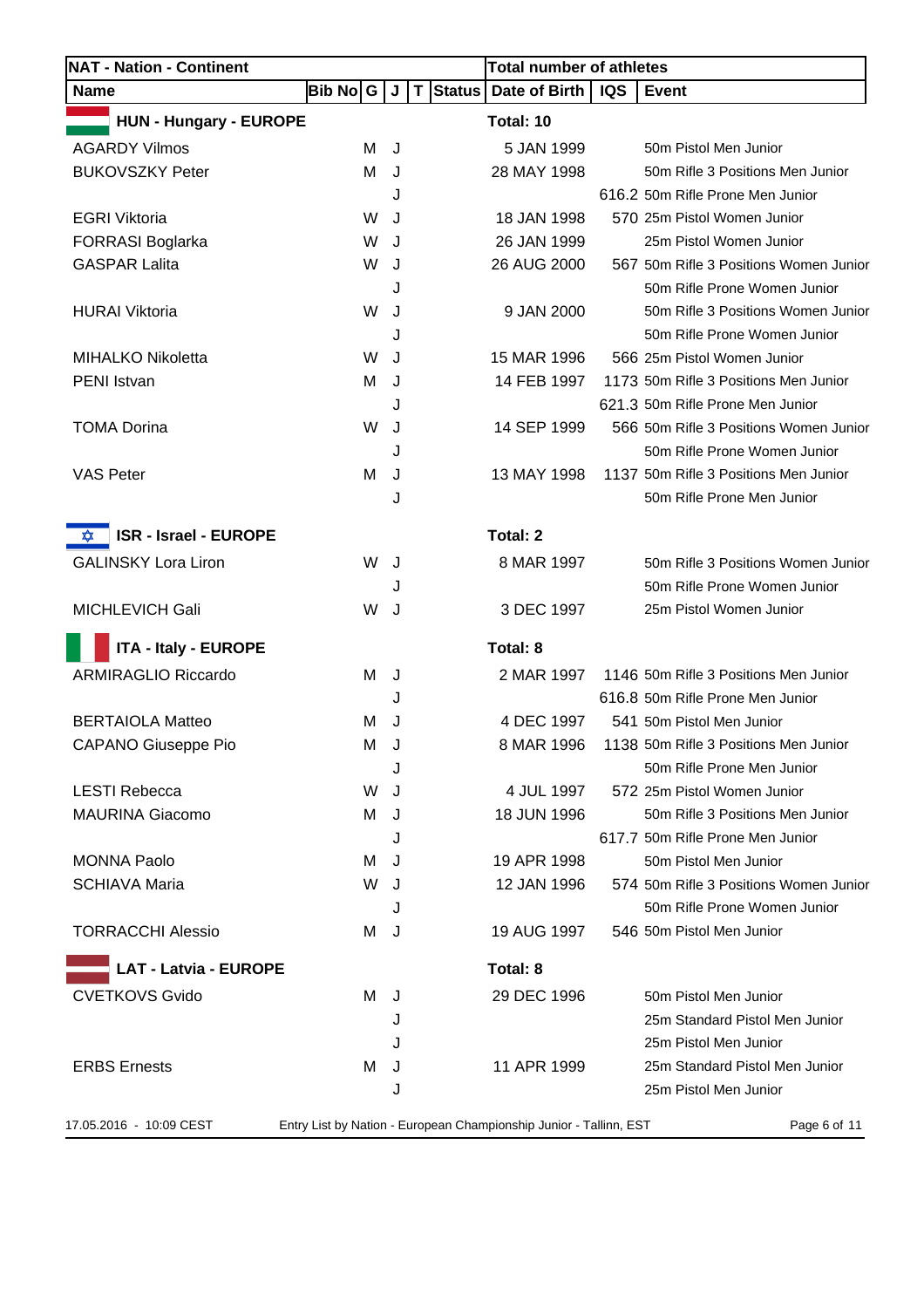| <b>NAT - Nation - Continent</b>   |          |        |          | <b>Total number of athletes</b> |            |                                        |
|-----------------------------------|----------|--------|----------|---------------------------------|------------|----------------------------------------|
| <b>Name</b>                       | Bib No G | J      | T Status | Date of Birth                   | <b>IQS</b> | <b>Event</b>                           |
| <b>LAT - Latvia - EUROPE</b>      |          |        |          | Total: 8                        |            |                                        |
| <b>EVARDSONE Dzeneta</b>          | W        | J      |          | 22 FEB 2000                     |            | 50m Rifle 3 Positions Women Junior     |
|                                   |          | J      |          |                                 |            | 50m Rifle Prone Women Junior           |
| <b>RASMANE Agate</b>              | W        | J      |          | 22 AUG 1997                     |            | 577 25m Pistol Women Junior            |
| <b>SMILGA Kristaps</b>            | м        | J      |          | 20 JAN 1996                     |            | 50m Pistol Men Junior                  |
| VASILJEVA Aleksandra              | W        | J      |          | 5 JUN 2000                      |            | 25m Pistol Women Junior                |
| <b>VDOBCENKO Laura</b>            | W        | J      |          | 17 AUG 2000                     |            | 25m Pistol Women Junior                |
| <b>ZORGE Rihards</b>              | м        | J      |          | 13 MAR 2000                     |            | 50m Pistol Men Junior                  |
|                                   |          | J      |          |                                 |            | 25m Standard Pistol Men Junior         |
|                                   |          | J      |          |                                 |            | 25m Pistol Men Junior                  |
| <b>LTU - Lithuania - EUROPE</b>   |          |        |          | Total: 1                        |            |                                        |
| <b>RANKELYTE Gabriele</b>         | W        | J      |          | 10 JUN 1999                     |            | 25m Pistol Women Junior                |
| <b>NED - Netherlands - EUROPE</b> |          |        |          | Total: 1                        |            |                                        |
| <b>MULDER Mandy</b>               | W        | J      |          | 26 MAR 1996                     |            | 577 50m Rifle 3 Positions Women Junior |
|                                   |          | J      |          |                                 |            | 50m Rifle Prone Women Junior           |
| <b>NOR - Norway - EUROPE</b>      |          |        |          | Total: 9                        |            |                                        |
| <b>ENGEN Kristian</b>             |          |        |          |                                 |            | 25m Standard Pistol Men Junior         |
|                                   | м        | J      |          | 1 JUL 1996                      |            | 25m Pistol Men Junior                  |
| <b>HOVD Christoffer Robin</b>     | м        | J<br>J |          | 27 APR 1998                     |            | 25m Rapid Fire Pistol Men Junior       |
|                                   |          | J      |          |                                 |            | 25m Standard Pistol Men Junior         |
|                                   |          | J      |          |                                 |            | 25m Pistol Men Junior                  |
| <b>JOHANSEN Trude</b>             | W        | J      |          | 12 JUN 1999                     |            | 559 25m Pistol Women Junior            |
| <b>KARLSEN Benjamin Tingsrud</b>  | м        | J      |          | 6 OCT 1998                      |            | 1151 50m Rifle 3 Positions Men Junior  |
|                                   |          |        |          |                                 |            | 617.8 50m Rifle Prone Men Junior       |
| <b>LARSEN Henrik</b>              | M        | J      |          | 8 SEP 1997                      |            | 1154 50m Rifle 3 Positions Men Junior  |
|                                   |          | J      |          |                                 |            | 617.6 50m Rifle Prone Men Junior       |
| <b>NESHEIM Regine</b>             | W        |        |          | 5 NOV 1997                      |            | 563 50m Rifle 3 Positions Women Junior |
|                                   |          | J      |          |                                 |            | 50m Rifle Prone Women Junior           |
| <b>NORDHAGEN Vegard</b>           | м        | J      |          | 26 FEB 1999                     |            | 50m Rifle 3 Positions Men Junior       |
|                                   |          |        |          |                                 |            | 50m Rifle Prone Men Junior             |
| <b>STENE Jenny</b>                | W        |        |          | 8 MAR 1998                      |            | 568 50m Rifle 3 Positions Women Junior |
|                                   |          |        |          |                                 |            | 50m Rifle Prone Women Junior           |
| <b>VATNE Jenny</b>                | W        | J      |          | 30 JAN 1997                     |            | 578 50m Rifle 3 Positions Women Junior |
|                                   |          | J      |          |                                 |            | 50m Rifle Prone Women Junior           |
| <b>POL - Poland - EUROPE</b>      |          |        |          | Total: 15                       |            |                                        |
| JANKOWSKA Katarzyna               | W        | J      |          | 5 SEP 1996                      |            | 25m Pistol Women Junior                |
| KOCHANSKA Natalia                 | W        | J      |          | 18 AUG 1996                     |            | 566 50m Rifle 3 Positions Women Junior |
|                                   |          | J      |          |                                 |            | 50m Rifle Prone Women Junior           |
|                                   |          |        |          |                                 |            |                                        |

17.05.2016 - 10:09 CEST Entry List by Nation - European Championship Junior - Tallinn, EST Page 7 of 11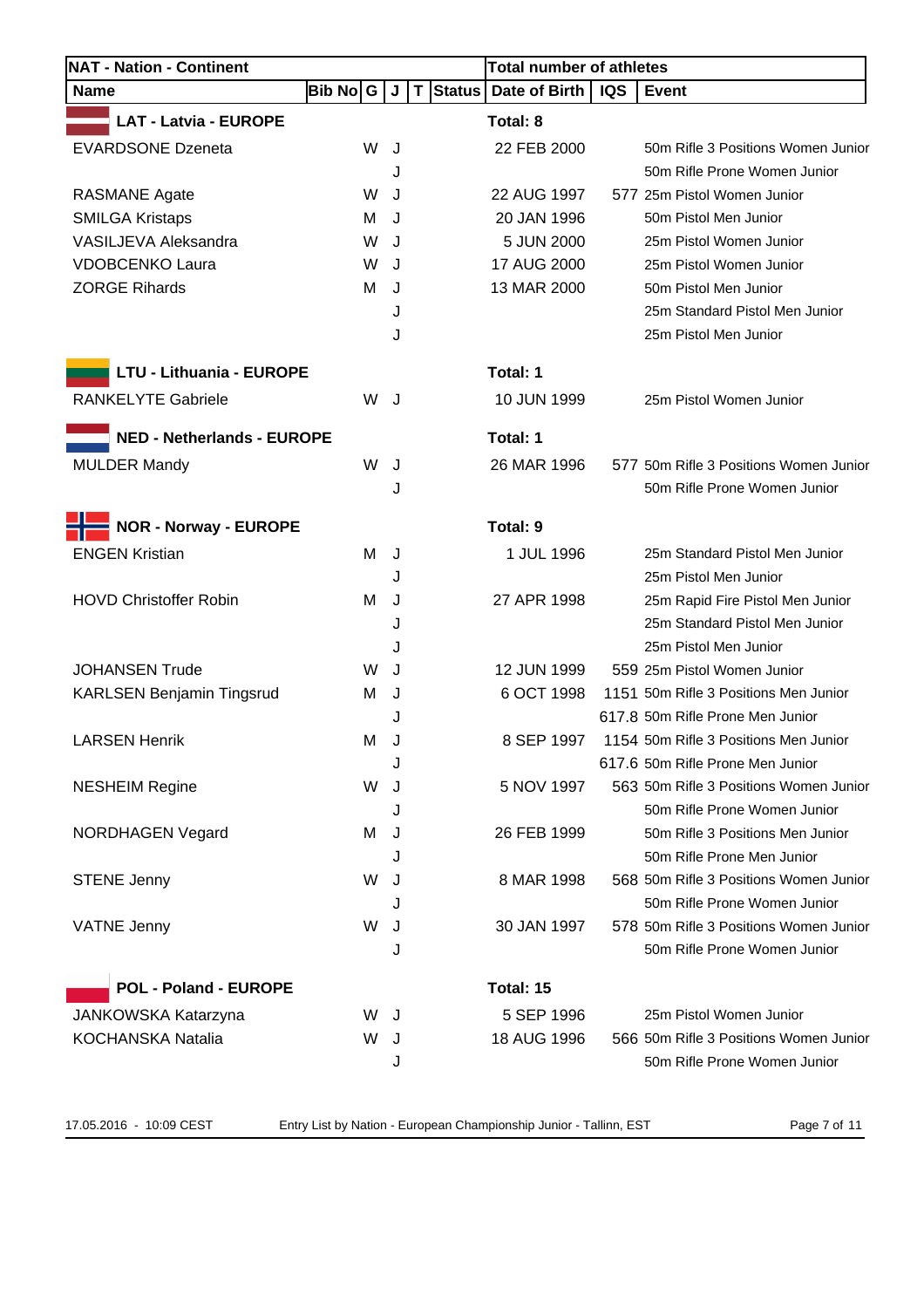| <b>NAT - Nation - Continent</b>          |           |   |          | <b>Total number of athletes</b>                                    |            |                                        |
|------------------------------------------|-----------|---|----------|--------------------------------------------------------------------|------------|----------------------------------------|
| <b>Name</b>                              | Bib No∣ G | J | T Status | Date of Birth                                                      | <b>IQS</b> | Event                                  |
| <b>POL - Poland - EUROPE</b>             |           |   |          | Total: 15                                                          |            |                                        |
| KOMOROWSKA Katarzyna                     | W         | J |          | 10 APR 1996                                                        |            | 572 50m Rifle 3 Positions Women Junior |
|                                          |           | J |          |                                                                    |            | 50m Rifle Prone Women Junior           |
| MAKOWSKA Patrycja                        | W         | J |          | 13 FEB 1997                                                        |            | 50m Rifle Prone Women Junior           |
| <b>MILIWEK Oskar</b>                     | M         | J |          | 11 APR 1997                                                        |            | 50m Pistol Men Junior                  |
|                                          |           | J |          |                                                                    |            | 569 25m Rapid Fire Pistol Men Junior   |
|                                          |           | J |          |                                                                    |            | 25m Pistol Men Junior                  |
| <b>MORAWSKI Maciej</b>                   | м         | J |          | 9 JAN 1998                                                         |            | 25m Rapid Fire Pistol Men Junior       |
| <b>NOWAK Agata</b>                       | W         | J |          | 5 FEB 1996                                                         |            | 573 25m Pistol Women Junior            |
| <b>PIERKO Mateusz</b>                    | M         | J |          | 28 JUL 1997                                                        |            | 50m Rifle 3 Positions Men Junior       |
|                                          |           | J |          |                                                                    |            | 50m Rifle Prone Men Junior             |
| <b>PORWISIAK Pawel</b>                   | M         | J |          | 22 MAR 1997                                                        |            | 50m Rifle 3 Positions Men Junior       |
|                                          |           | J |          |                                                                    |            | 50m Rifle Prone Men Junior             |
| RABCZUK Jakub                            | м         | J |          | 4 MAY 1999                                                         |            | 50m Pistol Men Junior                  |
| <b>SAKOWSKI Patryk</b>                   | M         | J |          | 22 JUN 1998                                                        |            | 50m Pistol Men Junior                  |
|                                          |           | J |          |                                                                    |            | 25m Pistol Men Junior                  |
| <b>SMOL Filip</b>                        | М         | J |          | 4 JUL 1998                                                         |            | 50m Rifle Prone Men Junior             |
| <b>STEC Marlena</b>                      | W         | J |          | 7 MAY 1997                                                         |            | 50m Rifle 3 Positions Women Junior     |
| SZEWC Kinga                              | W         | J |          | 9 JUN 1998                                                         |            | 25m Pistol Women Junior                |
| ZAJKOWSKI Adrian                         | M         | J |          | 21 MAY 1998                                                        |            | 25m Rapid Fire Pistol Men Junior       |
|                                          |           | J |          |                                                                    |            | 25m Pistol Men Junior                  |
| ROU - Romania - EUROPE                   |           |   |          | Total: 4                                                           |            |                                        |
| <b>AGAFITEI Andreea</b>                  | W         | J |          | 19 JAN 1997                                                        |            | 25m Pistol Women Junior                |
| <b>IORDACHE Dragomir</b>                 | M         | J |          | 11 MAY 1998                                                        |            | 50m Rifle 3 Positions Men Junior       |
|                                          |           | J |          |                                                                    |            | 618.1 50m Rifle Prone Men Junior       |
| POPESCU Andreea                          | W         | J |          | 3 APR 1999                                                         |            | 25m Pistol Women Junior                |
| STAN Andreea Florentina                  | W         | J |          | 13 OCT 1998                                                        |            | 25m Pistol Women Junior                |
|                                          |           |   |          |                                                                    |            |                                        |
| <b>RUS - Russian Federation - EUROPE</b> |           |   |          | Total: 15                                                          |            |                                        |
| AKHMEDZHANOV Timur                       | м         | J |          | 7 AUG 1998                                                         |            | 1143 50m Rifle 3 Positions Men Junior  |
|                                          |           | J |          |                                                                    |            | 50m Rifle Prone Men Junior             |
| <b>BASSARIEV Alexander</b>               | м         | J |          | 22 JAN 1996                                                        |            | 556 50m Pistol Men Junior              |
| <b>CHERNOUSOV Artem</b>                  | м         | J |          | 10 JAN 1996                                                        |            | 552 50m Pistol Men Junior              |
| EFIMOVA Olga                             | W         | J |          | 28 JAN 1999                                                        |            | 578 50m Rifle 3 Positions Women Junior |
|                                          |           | J |          |                                                                    |            | 50m Rifle Prone Women Junior           |
| FETISOV Vladislav                        | м         | J |          | 25 FEB 1996                                                        |            | 1155 50m Rifle 3 Positions Men Junior  |
|                                          |           | J |          |                                                                    |            | 617.5 50m Rifle Prone Men Junior       |
| FILIPPOV Artem                           | M         | J |          | 4 DEC 1998                                                         |            | 50m Rifle 3 Positions Men Junior       |
|                                          |           | J |          |                                                                    |            | 50m Rifle Prone Men Junior             |
| <b>ISMAKOV Egor</b>                      | м         | J |          | 8 MAY 1999                                                         |            | 25m Rapid Fire Pistol Men Junior       |
| <b>IVANOVA Maria</b>                     | W         | J |          | 6 APR 1998                                                         |            | 572 50m Rifle 3 Positions Women Junior |
|                                          |           | J |          |                                                                    |            | 50m Rifle Prone Women Junior           |
| 17.05.2016 - 10:09 CEST                  |           |   |          | Entry List by Nation - European Championship Junior - Tallinn, EST |            | Page 8 of 11                           |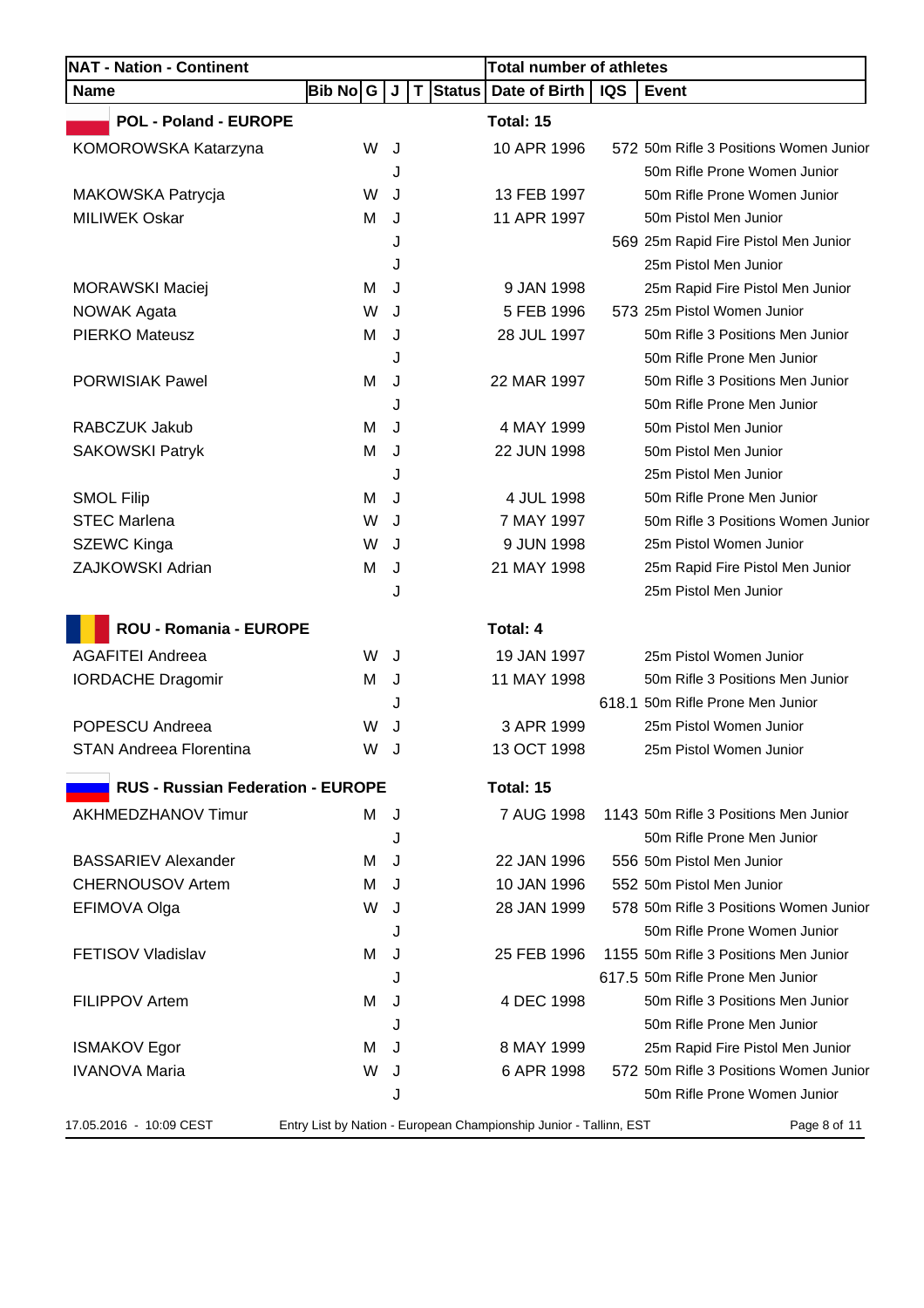| <b>NAT - Nation - Continent</b>          |          |     | <b>Total number of athletes</b>                                    |            |                                        |
|------------------------------------------|----------|-----|--------------------------------------------------------------------|------------|----------------------------------------|
| <b>Name</b>                              | Bib No│G | J   | T Status   Date of Birth                                           | <b>IQS</b> | <b>Event</b>                           |
| <b>RUS - Russian Federation - EUROPE</b> |          |     | Total: 15                                                          |            |                                        |
| <b>KHARKOVA Tatiana</b>                  | W        | J   | 19 JUL 2000                                                        |            | 50m Rifle 3 Positions Women Junior     |
|                                          |          | J   |                                                                    |            | 50m Rifle Prone Women Junior           |
| LOMOVA Margarita                         | W        | J   | 24 MAR 1996                                                        |            | 571 25m Pistol Women Junior            |
| <b>ORDINA Natalia</b>                    | W        | J   | 2 FEB 1996                                                         |            | 571 25m Pistol Women Junior            |
| <b>PETROV Alexander</b>                  | м        | J   | 21 JAN 1999                                                        |            | 25m Rapid Fire Pistol Men Junior       |
| SEREBRYANSKAYA Irina                     | W        | J   | 11 AUG 1996                                                        |            | 574 25m Pistol Women Junior            |
| <b>SHIKHOV Daniil</b>                    | м        | J   | 5 APR 1999                                                         |            | 25m Rapid Fire Pistol Men Junior       |
| <b>ZANIN Anton</b>                       | м        | J   | 10 JUN 1996                                                        |            | 556 50m Pistol Men Junior              |
| <b>SLO - Slovenia - EUROPE</b>           |          |     | Total: 5                                                           |            |                                        |
| <b>CEPER Joze</b>                        | м        | J   | 19 JAN 1997                                                        |            | 50m Pistol Men Junior                  |
|                                          |          | J   |                                                                    |            | 25m Pistol Men Junior                  |
| <b>JEROVSEK Klavdija</b>                 | W        | J   | 17 OCT 1996                                                        |            | 577 50m Rifle 3 Positions Women Junior |
|                                          |          | J   |                                                                    |            | 50m Rifle Prone Women Junior           |
| <b>KELENC Zan</b>                        | м        | J   | 12 SEP 1996                                                        |            | 50m Rifle 3 Positions Men Junior       |
|                                          |          | J   |                                                                    |            | 50m Rifle Prone Men Junior             |
| <b>KOLENC Jan</b>                        | м        | J   | 22 JAN 1997                                                        |            | 50m Rifle 3 Positions Men Junior       |
|                                          |          | J   |                                                                    |            | 50m Rifle Prone Men Junior             |
| <b>PETELINEK Jakob</b>                   | м        | J   | 18 OCT 1997                                                        |            | 50m Rifle 3 Positions Men Junior       |
|                                          |          | J   |                                                                    |            | 50m Rifle Prone Men Junior             |
| SRB - Serbia - EUROPE<br><b>THE REAL</b> |          |     | Total: 6                                                           |            |                                        |
| <b>ARMUS Nevena</b>                      | W        | J   | 6 MAR 1999                                                         |            | 568 50m Rifle 3 Positions Women Junior |
|                                          |          | J   |                                                                    |            | 50m Rifle Prone Women Junior           |
| <b>BABIC Milica</b>                      | W        | J   | 24 SEP 1997                                                        |            | 584 50m Rifle 3 Positions Women Junior |
|                                          |          | . I |                                                                    |            | 50m Rifle Prone Women Junior           |
| <b>IVANOVIC Milos</b>                    | М        | J   | 12 FEB 1996                                                        |            | 50m Rifle 3 Positions Men Junior       |
|                                          |          | J   |                                                                    |            | 50m Rifle Prone Men Junior             |
| <b>JOVANOVIC Stevan</b>                  | м        | J   | 16 SEP 1997                                                        |            | 1149 50m Rifle 3 Positions Men Junior  |
|                                          |          | J   |                                                                    |            | 616.5 50m Rifle Prone Men Junior       |
| <b>KOVACEVIC Lazar</b>                   | м        | J   | 4 NOV 1997                                                         |            | 1138 50m Rifle 3 Positions Men Junior  |
|                                          |          | J   |                                                                    |            | 50m Rifle Prone Men Junior             |
| <b>VUKASINOVIC Sanja</b>                 | W        | J   | 22 OCT 1997                                                        |            | 572 50m Rifle 3 Positions Women Junior |
|                                          |          | J   |                                                                    |            | 50m Rifle Prone Women Junior           |
| <b>SUI - Switzerland - EUROPE</b>        |          |     | Total: 12                                                          |            |                                        |
| <b>DUERR Christoph</b>                   | м        | J   | 28 APR 1996                                                        |            | 1162 50m Rifle 3 Positions Men Junior  |
|                                          |          | J   |                                                                    |            | 620.0 50m Rifle Prone Men Junior       |
| <b>FERRARI Davide</b>                    | M        | J   | 20 JUN 1996                                                        |            | 50m Pistol Men Junior                  |
| <b>FLUECKIGER Marvin</b>                 | м        | J   | 10 MAR 1998                                                        |            | 545 50m Pistol Men Junior              |
|                                          |          | J   |                                                                    |            | 25m Standard Pistol Men Junior         |
|                                          |          | J   |                                                                    |            | 25m Pistol Men Junior                  |
| 17.05.2016 - 10:09 CEST                  |          |     | Entry List by Nation - European Championship Junior - Tallinn, EST |            | Page 9 of 11                           |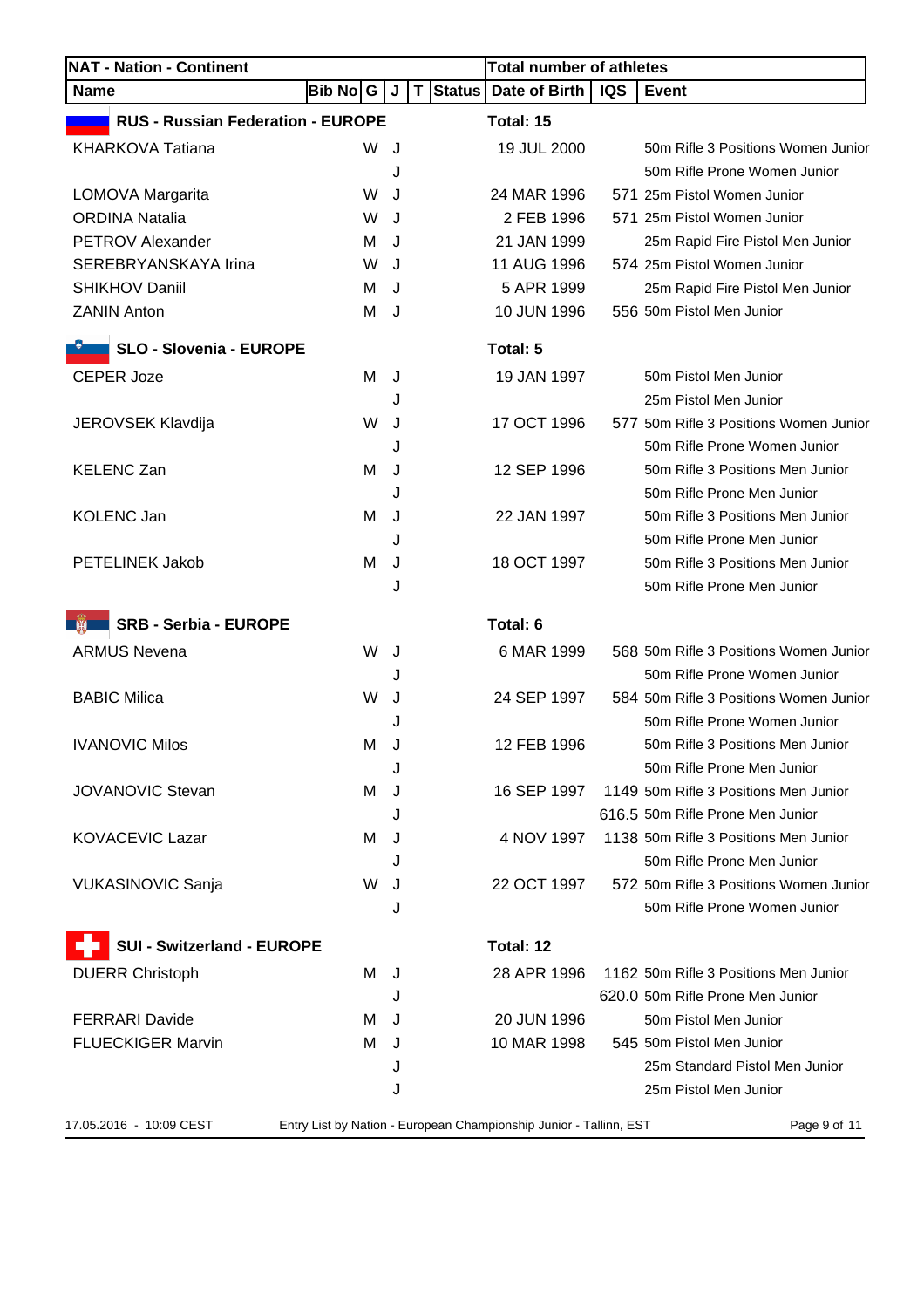| <b>NAT - Nation - Continent</b>     |             |   |             | <b>Total number of athletes</b> |            |                                        |
|-------------------------------------|-------------|---|-------------|---------------------------------|------------|----------------------------------------|
| <b>Name</b>                         | Bib No<br>G | J | Status<br>T | Date of Birth                   | <b>IQS</b> | <b>Event</b>                           |
| <b>SUI - Switzerland - EUROPE</b>   |             |   |             | Total: 12                       |            |                                        |
| <b>FRUND Robin</b>                  | м           | J |             | 2 APR 1996                      |            | 1151 50m Rifle 3 Positions Men Junior  |
|                                     |             | J |             |                                 |            | 617.9 50m Rifle Prone Men Junior       |
| <b>HAGMANN Olivia</b>               | W           | J |             | 3 DEC 1997                      |            | 50m Rifle Prone Women Junior           |
| <b>KAISER Martina</b>               | W           | J |             | 15 MAR 1996                     |            | 50m Rifle 3 Positions Women Junior     |
|                                     |             | J |             |                                 |            | 50m Rifle Prone Women Junior           |
| <b>LUESCHER Manuel</b>              | M           | J |             | 4 JUL 1997                      |            | 1160 50m Rifle 3 Positions Men Junior  |
|                                     |             | J |             |                                 |            | 622.7 50m Rifle Prone Men Junior       |
| <b>OBERHOLZER Julia</b>             | W           | J |             | 28 NOV 1998                     |            | 50m Rifle 3 Positions Women Junior     |
|                                     |             | J |             |                                 |            | 50m Rifle Prone Women Junior           |
| <b>SUTER Dominic</b>                | м           | J |             | 5 FEB 1996                      |            | 50m Pistol Men Junior                  |
|                                     |             | J |             |                                 |            | 25m Standard Pistol Men Junior         |
|                                     |             | J |             |                                 |            | 25m Pistol Men Junior                  |
| <b>VILLIGER Rebecca</b>             | W           | J |             | 3 NOV 1996                      |            | 25m Pistol Women Junior                |
| <b>ZUEGER Muriel</b>                | W           | J |             | 14 JAN 1998                     |            | 50m Rifle 3 Positions Women Junior     |
| <b>ZURSCHMIEDE Frederik</b>         | м           | J |             | 31 JAN 1998                     |            | 25m Rapid Fire Pistol Men Junior       |
|                                     |             | J |             |                                 |            | 25m Standard Pistol Men Junior         |
|                                     |             | J |             |                                 |            | 25m Pistol Men Junior                  |
| <b>SVK - Slovakia - EUROPE</b><br>飞 |             |   |             | Total: 7                        |            |                                        |
| <b>CERVENKA Denis</b>               | м           | J |             | 25 FEB 1997                     |            | 50m Rifle 3 Positions Men Junior       |
|                                     |             | J |             |                                 |            | 616.3 50m Rifle Prone Men Junior       |
| <b>HOLKO Ondrej</b>                 | м           | J |             | 3 MAY 1996                      |            | 1155 50m Rifle 3 Positions Men Junior  |
|                                     |             | J |             |                                 |            | 621.0 50m Rifle Prone Men Junior       |
| <b>JANY Patrik</b>                  | м           | J |             | 29 JUL 1997                     |            | 1145 50m Rifle 3 Positions Men Junior  |
|                                     |             | J |             |                                 |            | 617.6 50m Rifle Prone Men Junior       |
| KOLAROVSKA Klaudia                  | W           | J |             | 21 FEB 1998                     |            | 567 50m Rifle 3 Positions Women Junior |
|                                     |             |   |             |                                 |            | 50m Rifle Prone Women Junior           |
| <b>KOSTUR Marek</b>                 | M           | J |             | 22 OCT 1998                     |            | 50m Pistol Men Junior                  |
|                                     |             | J |             |                                 |            | 25m Pistol Men Junior                  |
| OLSAVSKA Ivana                      | W           | J |             | 14 MAR 1998                     |            | 50m Rifle 3 Positions Women Junior     |
|                                     |             | J |             |                                 |            | 50m Rifle Prone Women Junior           |
| STIAVNICKA Ivana                    | W           | J |             | 23 MAR 1997                     |            | 572 50m Rifle 3 Positions Women Junior |
|                                     |             | J |             |                                 |            | 50m Rifle Prone Women Junior           |
| <b>SWE - Sweden - EUROPE</b>        |             |   |             | Total: 7                        |            |                                        |
| ANDERSSON Ida                       | W           | J |             | 12 NOV 1996                     |            | 568 50m Rifle 3 Positions Women Junior |
|                                     |             | J |             |                                 |            | 50m Rifle Prone Women Junior           |
| <b>JOGMARK Mattias</b>              | м           | J |             | 17 JUL 1997                     |            | 50m Rifle 3 Positions Men Junior       |
|                                     |             |   |             |                                 |            | 50m Rifle Prone Men Junior             |
|                                     | W           |   |             | 25 DEC 1997                     |            | 50m Rifle 3 Positions Women Junior     |
| <b>SVEDBERG Agnes</b>               |             | J |             |                                 |            |                                        |
|                                     |             | J |             |                                 |            | 50m Rifle Prone Women Junior           |

17.05.2016 - 10:09 CEST Entry List by Nation - European Championship Junior - Tallinn, EST Page 10 of 11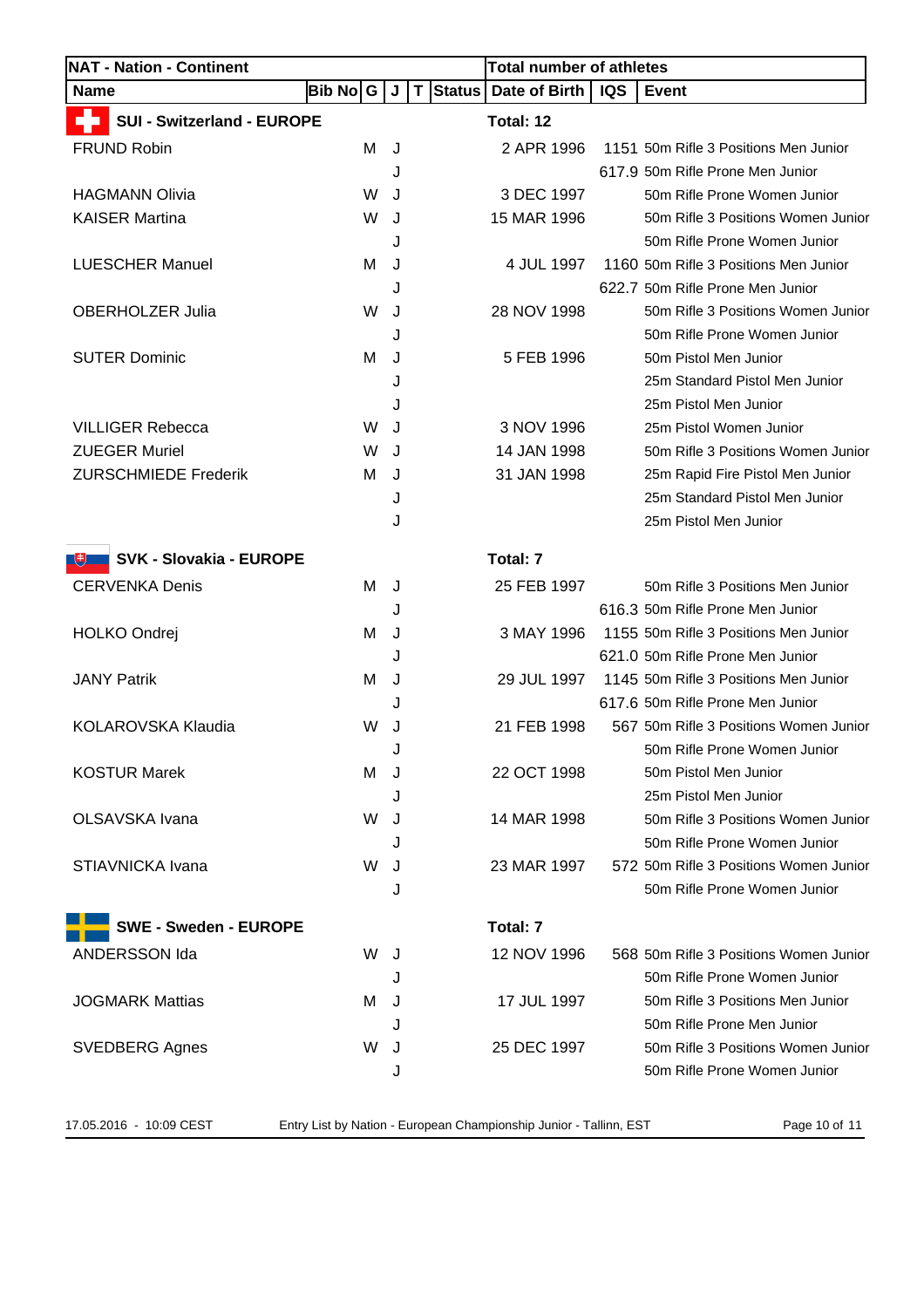| <b>NAT - Nation - Continent</b>                   |          |     |        | <b>Total number of athletes</b>                                    |            |                                        |
|---------------------------------------------------|----------|-----|--------|--------------------------------------------------------------------|------------|----------------------------------------|
| <b>Name</b>                                       | Bib No G |     | J      | T Status<br>Date of Birth                                          | <b>IQS</b> | <b>Event</b>                           |
| <b>SWE - Sweden - EUROPE</b>                      |          |     |        | Total: 7                                                           |            |                                        |
| TELEN Maia                                        |          | W   | J      | 16 JUL 1996                                                        |            | 50m Rifle Prone Women Junior           |
| <b>THOERNKVIST Josefine</b>                       |          | W   | J      | 8 JUL 1998                                                         |            | 25m Pistol Women Junior                |
| <b>WALLBERG Daniel</b>                            |          | м   | J      | 23 JAN 1996                                                        |            | 50m Rifle 3 Positions Men Junior       |
|                                                   |          |     | J      |                                                                    |            | 50m Rifle Prone Men Junior             |
| <b>WASSMAN Ludwig</b>                             |          | M   | J      | 1 OCT 1996                                                         |            | 50m Rifle 3 Positions Men Junior       |
|                                                   |          |     | J      |                                                                    |            | 617.6 50m Rifle Prone Men Junior       |
| <b>TUR - Turkey - EUROPE</b><br>$\mathbf C^\star$ |          |     |        | Total: 1                                                           |            |                                        |
| <b>KIRKLAR Elif</b>                               |          | W J |        | 1 OCT 2001                                                         |            | 25m Pistol Women Junior                |
| <b>UKR - Ukraine - EUROPE</b>                     |          |     |        | Total: 11                                                          |            |                                        |
| <b>HORODYNETS Maksym</b>                          |          | м   | J      | 11 OCT 1998                                                        |            | 50m Pistol Men Junior                  |
|                                                   |          |     | J      |                                                                    |            | 564 25m Rapid Fire Pistol Men Junior   |
| <b>ILINA Anna</b>                                 |          | W   | J      | 28 FEB 1997                                                        |            | 575 50m Rifle 3 Positions Women Junior |
|                                                   |          |     | J      |                                                                    |            | 50m Rifle Prone Women Junior           |
| <b>KOLESNYK Yuriy</b>                             |          | М   | J      | 27 APR 1999                                                        |            | 25m Rapid Fire Pistol Men Junior       |
|                                                   |          |     | J      |                                                                    |            | 25m Standard Pistol Men Junior         |
|                                                   |          |     | J      |                                                                    |            | 25m Pistol Men Junior                  |
| <b>KOLOKHOV Olexandr</b>                          |          | M   | J      | 5 JUN 1998                                                         |            | 50m Rifle 3 Positions Men Junior       |
|                                                   |          |     | J      |                                                                    |            | 616.2 50m Rifle Prone Men Junior       |
| <b>KOZIUK Kyryll</b>                              |          | м   | J      | 26 JAN 1999                                                        |            | 50m Rifle 3 Positions Men Junior       |
|                                                   |          |     | J      |                                                                    |            | 50m Rifle Prone Men Junior             |
| <b>KREPOSTNIAK Pavlo</b>                          |          | M   | J      | 19 NOV 1997                                                        |            | 25m Rapid Fire Pistol Men Junior       |
|                                                   |          |     | J      |                                                                    |            | 25m Standard Pistol Men Junior         |
|                                                   |          |     | J      |                                                                    |            | 25m Pistol Men Junior                  |
| <b>KYRYLENKO Bohdan</b>                           |          | M   | J      | 26 JUN 1998                                                        |            | 541 50m Pistol Men Junior              |
|                                                   |          |     | J      |                                                                    |            | 25m Standard Pistol Men Junior         |
|                                                   |          |     | J      |                                                                    |            | 25m Pistol Men Junior                  |
| <b>OMELIANENKO Dmytro</b>                         |          | M   | J      | 27 JUL 1998                                                        |            | 50m Rifle 3 Positions Men Junior       |
|                                                   |          |     | J      |                                                                    |            | 50m Rifle Prone Men Junior             |
| <b>SAMOSTROL Oleksandr</b>                        |          | м   | J      | 4 MAY 1997                                                         |            | 50m Pistol Men Junior                  |
| SUKHORUKOVA Viktoriya                             |          | W   | J      | 9 MAY 1997                                                         |            | 577 50m Rifle 3 Positions Women Junior |
|                                                   |          |     | J      |                                                                    |            | 50m Rifle Prone Women Junior           |
| <b>VOITSEKHIVSKA Mariia</b>                       |          | W   | J      | 13 FEB 1996                                                        |            | 50m Rifle 3 Positions Women Junior     |
|                                                   |          |     | J      |                                                                    |            | 50m Rifle Prone Women Junior           |
| Total number of nations: 31                       |          |     |        | Total number of athletes: 232                                      |            | Total number of starts: 379            |
| Legend:                                           |          |     |        |                                                                    |            |                                        |
| <b>Bib No Bib Number</b>                          | G        |     | Gender |                                                                    | <b>IQS</b> | <b>Individual Qualification Score</b>  |
| J<br>Junior                                       | M        |     | Men    |                                                                    | Τ          | Team                                   |
| W<br>Women                                        |          |     |        |                                                                    |            |                                        |
| 17.05.2016 - 10:09 CEST                           |          |     |        | Entry List by Nation - European Championship Junior - Tallinn, EST |            | Page 11 of 11                          |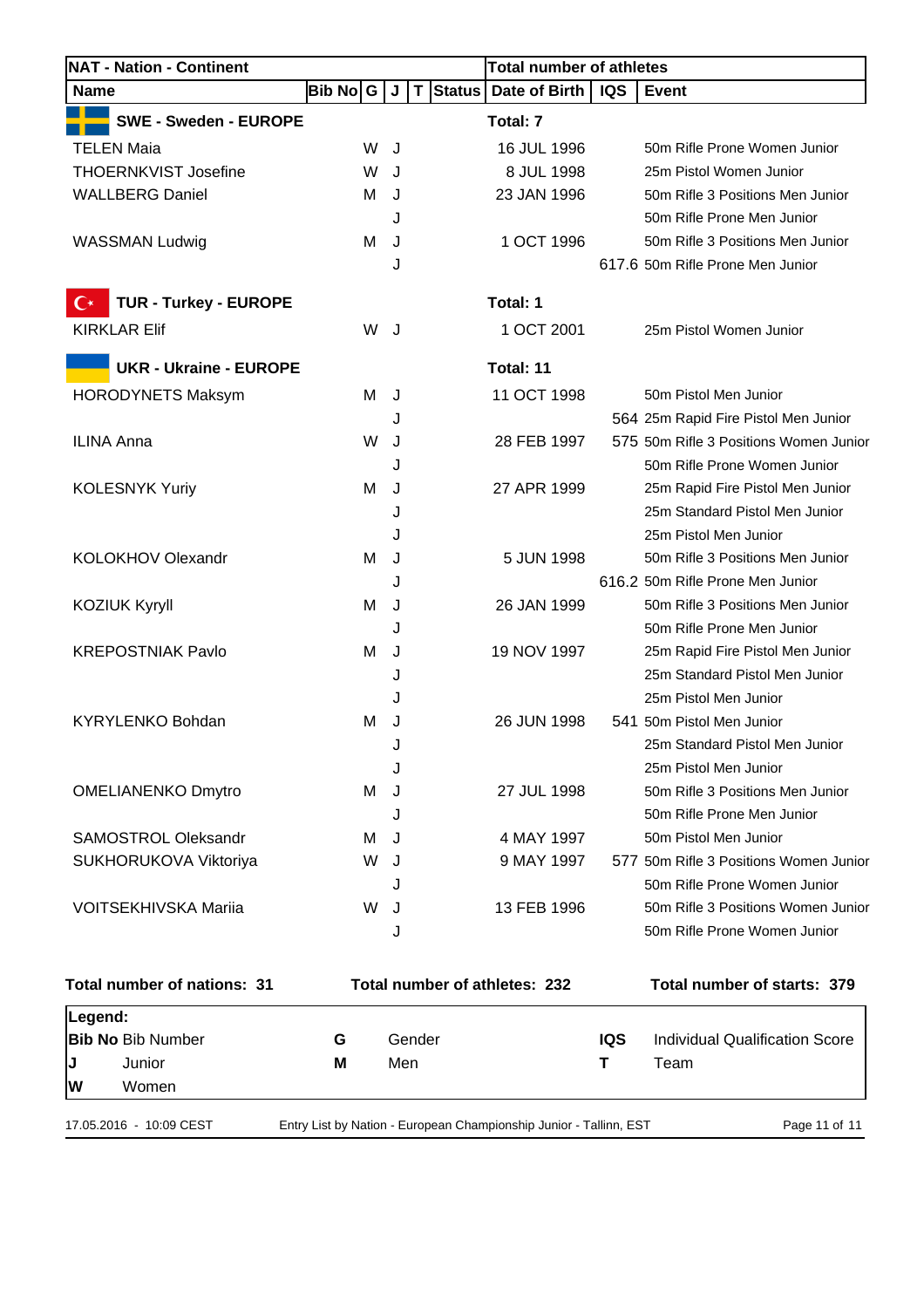

## **ENTRY LIST BY EVENT 50m RIFLE 3 POSITIONS MEN JUNIOR**

**As of 17 MAY 2016**

**Records**

WR 1181 YANG Haoran CHN CHN 6 SEP 2015 WCF Munich (GER) **Name NAT - Nation Date of Birth Bib No IQS** BABAYAN Hrachik **ARM - Armenia** 1 AUG 1996 1163 DIEM Patrick AUT - Austria 8 APR 1999 THUM Andreas **AUT - Austria 20 JAN 1999** WALDER Markus AUT - Austria 22 JUN 1996 CHARNOU Uladzimir BLR - Belarus 19 FEB 1996 1140 MIKULJAN Andrija CRO - Croatia 29 MAY 1997 1143 PETANJEK Borna CRO - Croatia 26 MAR 1998 1166 PETRICEVIC Ivan CRO - Croatia 31 JAN 1996 NEPEJCHAL Filip **CZE - Czech Republic CZE - Canadia CZE - Czech Republic** 8 JUL 1999 1148 PRIVRATSKY Jiri CZE - Czech Republic 13 MAR 2001 REPPO-SIREL Siim Christian EST - Estonia 13 FEB 1997 TIITSMA Martten EST - Estonia 17 JUN 1999 VAKILOV Deniss EST - Estonia 28 JAN 1998 FRIMAN Cristian FIN - Finland 8 OCT 1999 KIURU Matias FIN - Finland 14 JUL 1998 LANGSTROM Sebastian FIN - Finland 11 APR 1998 1136 CHASSAT Emilien FRA - France 4 APR 1997 1164 BALE Dean **GBR - Great Britain** 19 MAR 1997 1153 BALE Jack GBR - Great Britain 25 FEB 1996 ABT Markus **ABT Markus GER - Germany 13 MAY 1996** 1141 DALLINGER Maximilian and GER - Germany 1996 1153 DEMBECK Kai **GER - Germany 1997** 4 MAR 1997 BUKOVSZKY Peter HUN - Hungary 28 MAY 1998 PENI Istvan 1173 VAS Peter **1137 HUN - Hungary 113 MAY 1998** 1137 ARMIRAGLIO Riccardo ITA - Italy 2 MAR 1997 1146 CAPANO Giuseppe Pio **ITA - Italy 1138** 8 MAR 1996 1138

17.05.2016 - 10:10 CEST Entry List by Event - 50m Rifle 3 Positions Men Junior Page 1 of 2

MAURINA Giacomo ITA - Italy 18 JUN 1996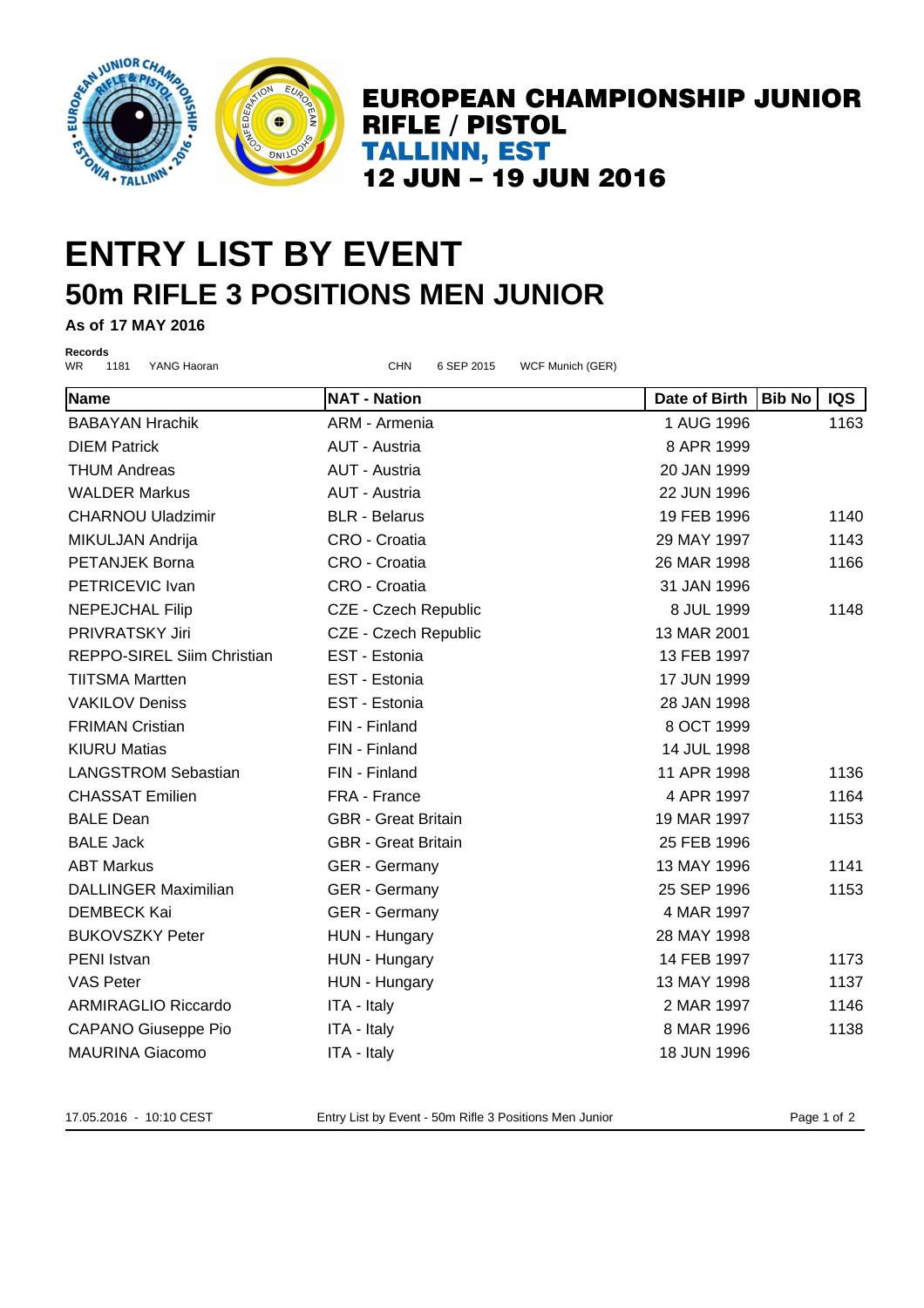| Name                      | <b>NAT - Nation</b>             | Date of Birth | <b>Bib No</b> | <b>IQS</b> |
|---------------------------|---------------------------------|---------------|---------------|------------|
| KARLSEN Benjamin Tingsrud | NOR - Norway                    | 6 OCT 1998    |               | 1151       |
| <b>LARSEN Henrik</b>      | NOR - Norway                    | 8 SEP 1997    |               | 1154       |
| <b>NORDHAGEN Vegard</b>   | NOR - Norway                    | 26 FEB 1999   |               |            |
| <b>PIERKO Mateusz</b>     | POL - Poland                    | 28 JUL 1997   |               |            |
| <b>PORWISIAK Pawel</b>    | POL - Poland                    | 22 MAR 1997   |               |            |
| <b>IORDACHE Dragomir</b>  | ROU - Romania                   | 11 MAY 1998   |               |            |
| AKHMEDZHANOV Timur        | RUS - Russian Federation        | 7 AUG 1998    |               | 1143       |
| FETISOV Vladislav         | RUS - Russian Federation        | 25 FEB 1996   |               | 1155       |
| <b>FILIPPOV Artem</b>     | <b>RUS - Russian Federation</b> | 4 DEC 1998    |               |            |
| <b>KELENC Zan</b>         | SLO - Slovenia                  | 12 SEP 1996   |               |            |
| <b>KOLENC Jan</b>         | SLO - Slovenia                  | 22 JAN 1997   |               |            |
| <b>PETELINEK Jakob</b>    | SLO - Slovenia                  | 18 OCT 1997   |               |            |
| <b>IVANOVIC Milos</b>     | SRB - Serbia                    | 12 FEB 1996   |               |            |
| <b>JOVANOVIC Stevan</b>   | SRB - Serbia                    | 16 SEP 1997   |               | 1149       |
| <b>KOVACEVIC Lazar</b>    | SRB - Serbia                    | 4 NOV 1997    |               | 1138       |
| <b>DUERR Christoph</b>    | SUI - Switzerland               | 28 APR 1996   |               | 1162       |
| <b>FRUND Robin</b>        | SUI - Switzerland               | 2 APR 1996    |               | 1151       |
| <b>LUESCHER Manuel</b>    | SUI - Switzerland               | 4 JUL 1997    |               | 1160       |
| <b>CERVENKA Denis</b>     | SVK - Slovakia                  | 25 FEB 1997   |               |            |
| <b>HOLKO Ondrej</b>       | SVK - Slovakia                  | 3 MAY 1996    |               | 1155       |
| <b>JANY Patrik</b>        | SVK - Slovakia                  | 29 JUL 1997   |               | 1145       |
| <b>JOGMARK Mattias</b>    | SWE - Sweden                    | 17 JUL 1997   |               |            |
| <b>WALLBERG Daniel</b>    | SWE - Sweden                    | 23 JAN 1996   |               |            |
| <b>WASSMAN Ludwig</b>     | SWE - Sweden                    | 1 OCT 1996    |               |            |
| KOLOKHOV Olexandr         | <b>UKR</b> - Ukraine            | 5 JUN 1998    |               |            |
| <b>KOZIUK Kyryll</b>      | <b>UKR</b> - Ukraine            | 26 JAN 1999   |               |            |
| <b>OMELIANENKO Dmytro</b> | <b>UKR - Ukraine</b>            | 27 JUL 1998   |               |            |

**Total number of athletes: 55 Total number of nations: 22**

Legend:

Bib No Bib Number IQS Individual Qualification Score OCH Oceanian Championships WCF World Cup Final WCH World Championships WR World Record

17.05.2016 - 10:10 CEST Entry List by Event - 50m Rifle 3 Positions Men Junior Page 2 of 2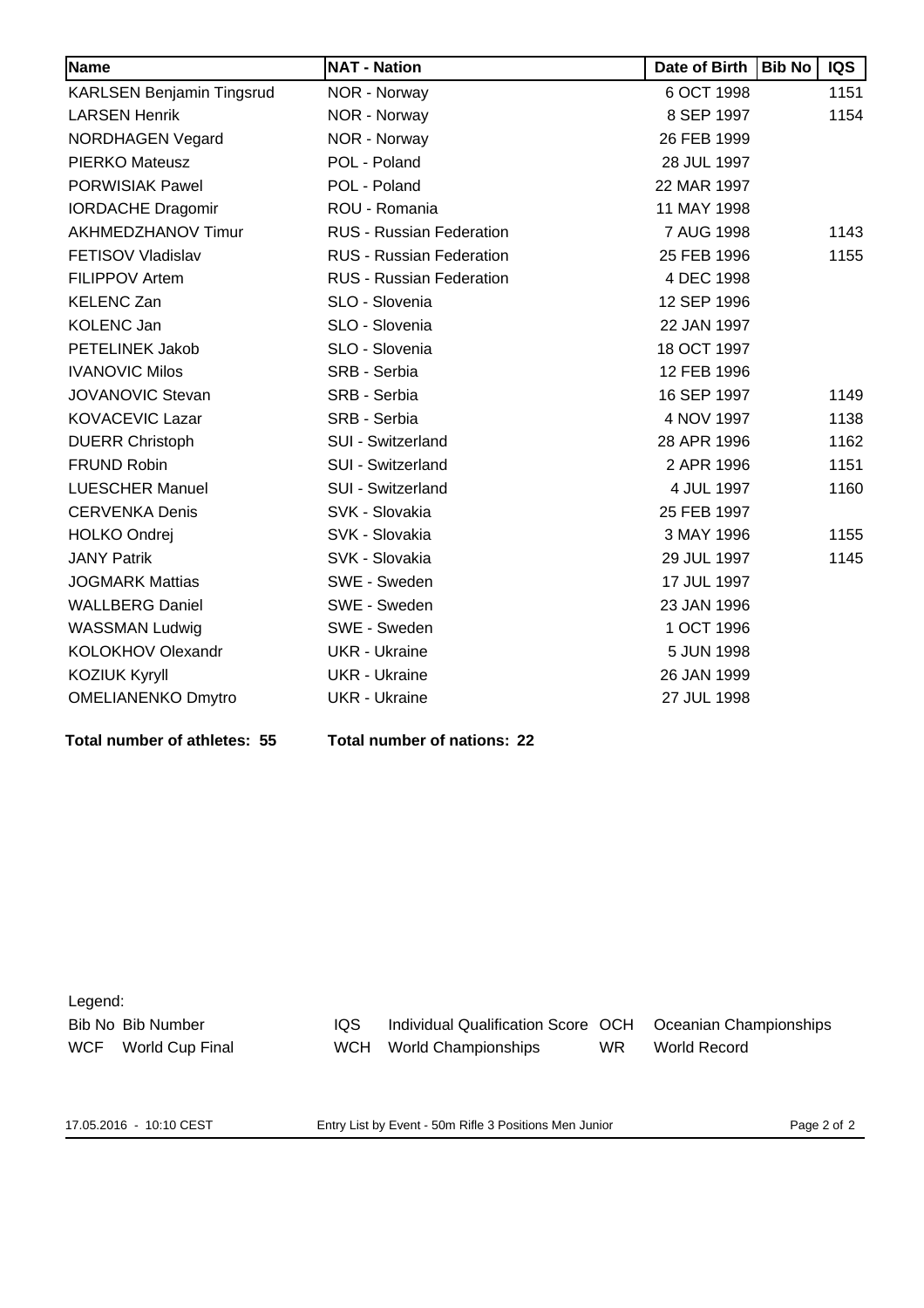

### **ENTRY LIST BY EVENT 50m RIFLE PRONE MEN JUNIOR**

**As of 17 MAY 2016**

**Records**

WR 629.3 KAULICH Christoph GER 16 SEP 2014 WCH Granada (ESP)

| Name                                   | <b>NAT - Nation</b>        | Date of Birth | <b>Bib No</b> | <b>IQS</b> |
|----------------------------------------|----------------------------|---------------|---------------|------------|
| <b>BABAYAN Hrachik</b>                 | ARM - Armenia              | 1 AUG 1996    |               |            |
| <b>DIEM Patrick</b>                    | <b>AUT - Austria</b>       | 8 APR 1999    |               |            |
| <b>CHARNOU Uladzimir</b>               | <b>BLR</b> - Belarus       | 19 FEB 1996   |               |            |
| MIKULJAN Andrija                       | CRO - Croatia              |               | 29 MAY 1997   |            |
| CRO - Croatia<br><b>PETANJEK Borna</b> |                            | 26 MAR 1998   |               |            |
| PETRICEVIC Ivan                        | CRO - Croatia              | 31 JAN 1996   |               | 615.4      |
| <b>NEPEJCHAL Filip</b>                 | CZE - Czech Republic       | 8 JUL 1999    |               | 618.1      |
| PRIVRATSKY Jiri                        | CZE - Czech Republic       | 13 MAR 2001   |               |            |
| <b>ERT Artjom</b>                      | EST - Estonia              | 26 APR 2001   |               |            |
| <b>MAEGI Markel</b>                    | EST - Estonia              | 11 JUN 2000   |               |            |
| TIITSMA Kristjan                       | EST - Estonia              | 21 MAY 1996   |               |            |
| <b>FRIMAN Bjorn</b>                    | FIN - Finland              | 24 FEB 1997   |               |            |
| <b>FRIMAN Cristian</b>                 | FIN - Finland              | 8 OCT 1999    |               |            |
| <b>KIURU Matias</b>                    | FIN - Finland              | 14 JUL 1998   |               |            |
| <b>CHASSAT Emilien</b>                 | FRA - France               | 4 APR 1997    |               | 615.8      |
| <b>BALE Dean</b>                       | <b>GBR</b> - Great Britain | 19 MAR 1997   |               |            |
| <b>BALE Jack</b>                       | <b>GBR</b> - Great Britain | 25 FEB 1996   |               |            |
| <b>ABT Markus</b>                      | <b>GER</b> - Germany       | 13 MAY 1996   |               |            |
| <b>DALLINGER Maximilian</b>            | <b>GER</b> - Germany       | 25 SEP 1996   |               | 616.0      |
| <b>DEMBECK Kai</b>                     | <b>GER</b> - Germany       | 4 MAR 1997    |               |            |
| <b>BUKOVSZKY Peter</b>                 | HUN - Hungary              | 28 MAY 1998   |               | 616.2      |
| PENI Istvan                            | HUN - Hungary              | 14 FEB 1997   |               | 621.3      |
| VAS Peter                              | HUN - Hungary              | 13 MAY 1998   |               |            |
| <b>ARMIRAGLIO Riccardo</b>             | ITA - Italy                | 2 MAR 1997    |               | 616.8      |
| <b>CAPANO Giuseppe Pio</b>             | ITA - Italy                | 8 MAR 1996    |               |            |
| <b>MAURINA Giacomo</b>                 | ITA - Italy                | 18 JUN 1996   |               | 617.7      |
| <b>KARLSEN Benjamin Tingsrud</b>       | NOR - Norway               | 6 OCT 1998    |               | 617.8      |
| <b>LARSEN Henrik</b>                   | NOR - Norway               | 8 SEP 1997    |               | 617.6      |

17.05.2016 - 10:10 CEST Entry List by Event - 50m Rifle Prone Men Junior Page 1 of 2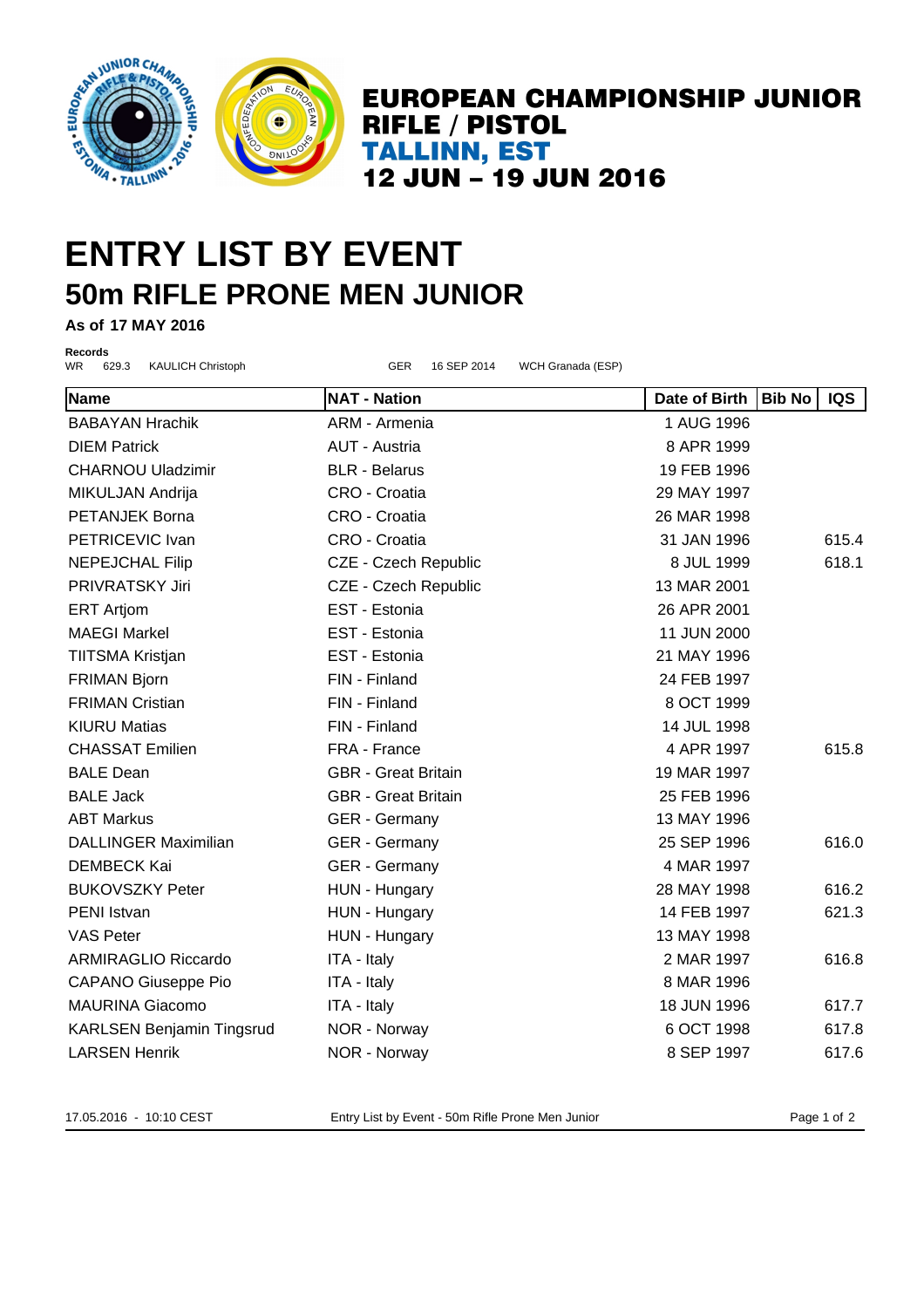| Name                      | <b>NAT - Nation</b>             | Date of Birth | <b>Bib No</b> | <b>IQS</b> |
|---------------------------|---------------------------------|---------------|---------------|------------|
| <b>NORDHAGEN Vegard</b>   | NOR - Norway                    | 26 FEB 1999   |               |            |
| <b>PIERKO Mateusz</b>     | POL - Poland                    | 28 JUL 1997   |               |            |
| <b>PORWISIAK Pawel</b>    | POL - Poland                    | 22 MAR 1997   |               |            |
| <b>SMOL Filip</b>         | POL - Poland                    | 4 JUL 1998    |               |            |
| <b>IORDACHE Dragomir</b>  | ROU - Romania                   | 11 MAY 1998   |               | 618.1      |
| AKHMEDZHANOV Timur        | <b>RUS - Russian Federation</b> | 7 AUG 1998    |               |            |
| <b>FETISOV Vladislav</b>  | <b>RUS - Russian Federation</b> | 25 FEB 1996   |               | 617.5      |
| <b>FILIPPOV Artem</b>     | RUS - Russian Federation        | 4 DEC 1998    |               |            |
| <b>KELENC Zan</b>         | SLO - Slovenia                  | 12 SEP 1996   |               |            |
| <b>KOLENC Jan</b>         | SLO - Slovenia                  | 22 JAN 1997   |               |            |
| PETELINEK Jakob           | SLO - Slovenia                  | 18 OCT 1997   |               |            |
| <b>IVANOVIC Milos</b>     | SRB - Serbia                    | 12 FEB 1996   |               |            |
| <b>JOVANOVIC Stevan</b>   | SRB - Serbia                    | 16 SEP 1997   |               | 616.5      |
| <b>KOVACEVIC Lazar</b>    | SRB - Serbia                    | 4 NOV 1997    |               |            |
| <b>DUERR Christoph</b>    | SUI - Switzerland               | 28 APR 1996   |               | 620.0      |
| <b>FRUND Robin</b>        | SUI - Switzerland               | 2 APR 1996    |               | 617.9      |
| <b>LUESCHER Manuel</b>    | SUI - Switzerland               | 4 JUL 1997    |               | 622.7      |
| <b>CERVENKA Denis</b>     | SVK - Slovakia                  | 25 FEB 1997   |               | 616.3      |
| <b>HOLKO Ondrej</b>       | SVK - Slovakia                  | 3 MAY 1996    |               | 621.0      |
| <b>JANY Patrik</b>        | SVK - Slovakia                  | 29 JUL 1997   |               | 617.6      |
| <b>JOGMARK Mattias</b>    | SWE - Sweden                    | 17 JUL 1997   |               |            |
| <b>WALLBERG Daniel</b>    | SWE - Sweden                    | 23 JAN 1996   |               |            |
| <b>WASSMAN Ludwig</b>     | SWE - Sweden                    | 1 OCT 1996    |               | 617.6      |
| KOLOKHOV Olexandr         | <b>UKR</b> - Ukraine            | 5 JUN 1998    |               | 616.2      |
| <b>KOZIUK Kyryll</b>      | <b>UKR</b> - Ukraine            | 26 JAN 1999   |               |            |
| <b>OMELIANENKO Dmytro</b> | <b>UKR</b> - Ukraine            | 27 JUL 1998   |               |            |

**Total number of athletes: 54 Total number of nations: 22**

Legend:

ASC Asian Championships Bib No Bib Number CAT Continental American IQS Individual Qualification Score OCH Oceanian Championships WC World Cup WCH World Championships WR World Record

17.05.2016 - 10:10 CEST Entry List by Event - 50m Rifle Prone Men Junior Page 2 of 2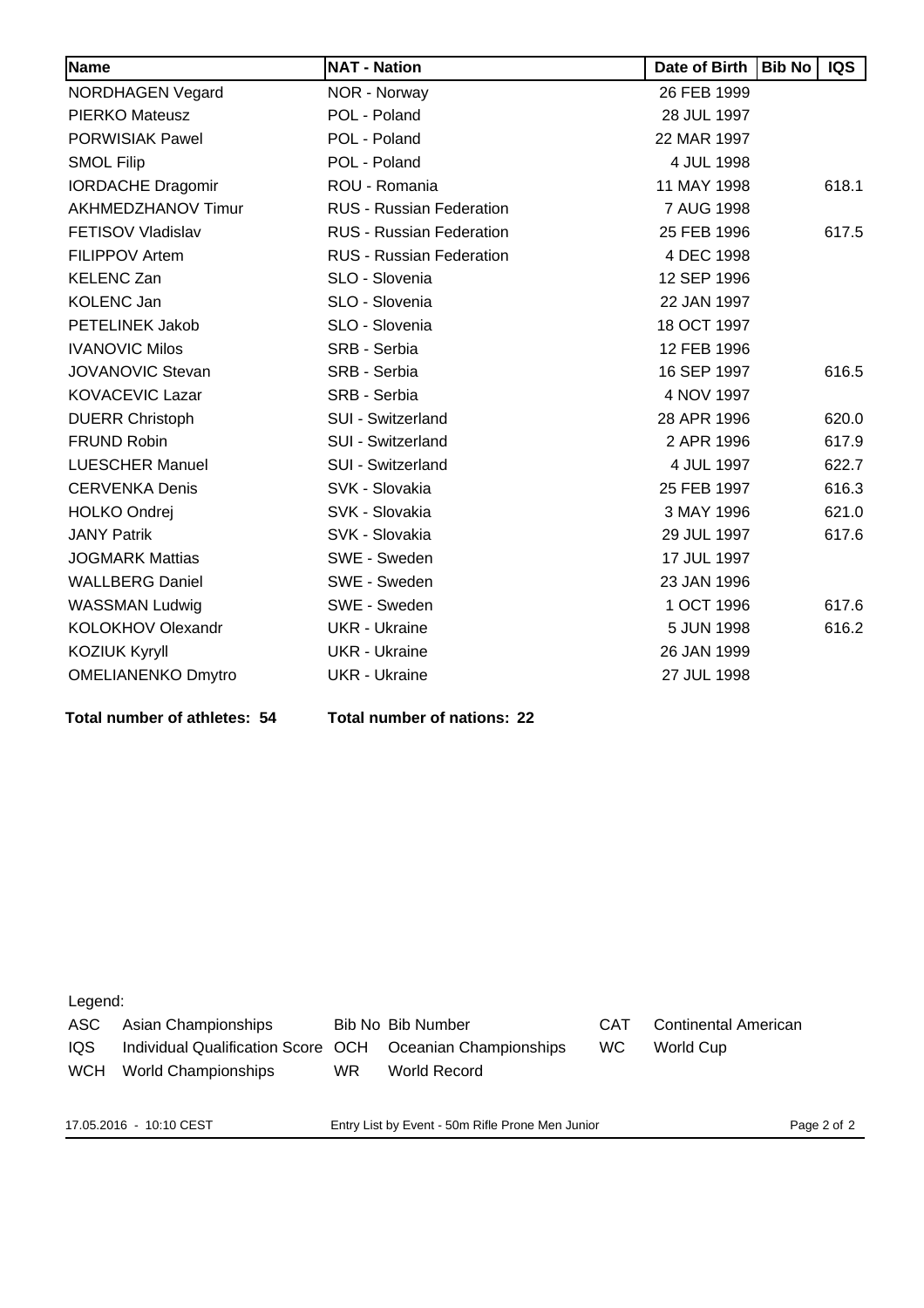

### **ENTRY LIST BY EVENT 50m PISTOL MEN JUNIOR**

**As of 17 MAY 2016**

**Records**

WR 577 KOPRINKOV Spas BUL 9 AUG 1990 WCH Moscow (URS) **Name NAT - Nation Date of Birth Bib No IQS** IGITYAN Zaven ARM - Armenia 15 MAY 1999 551 TODOROV Aleksandar BUL - Bulgaria 1997 based og av atoms 8 SEP 1997 based og atoms 546 BUTKOVIC Borna CRO - Croatia 16 JUN 1999 CELIC Leon Luka CRO - Croatia 13 NOV 1999 KRISTO Ante CRO - Croatia 23 FEB 1997 540 KRUUSMA Andres EST - Estonia 24 SEP 1996 KIVI Konsta FIN - Finland 28 JAN 1997 ROOS Niko 16 JUL 1997 SAVOLA Esa international control FIN - Finland international control international control of the 1 NOV 2000 MACHAVARIANI Tsotne GEO - Georgia 26 SEP 1997 549 HADRATH Theo GER - Germany 20 JUN 1997 WALDVOGT Jan-Hendrik GER - Germany 26 APR 1999 WEISS Simon GER - Germany **8 APR 1997** AGARDY Vilmos HUN - Hungary 5 JAN 1999 BERTAIOLA Matteo **ITA - Italy 1997** 4 DEC 1997 541 MONNA Paolo **ITA - Italy** 19 APR 1998 TORRACCHI Alessio ITA - Italy 19 AUG 1997 546 CVETKOVS Gvido LAT - Latvia 29 DEC 1996 SMILGA Kristaps LAT - Latvia 20 JAN 1996 ZORGE Rihards LAT - Latvia 13 MAR 2000 MILIWEK Oskar POL - Poland 11 APR 1997 RABCZUK Jakub POL - Poland 4 MAY 1999 SAKOWSKI Patryk **POL - Poland 22 JUN 1998** BASSARIEV Alexander **RUS - Russian Federation** 22 JAN 1996 556 CHERNOUSOV Artem **RUS - Russian Federation** 10 JAN 1996 552 ZANIN Anton **RUS - Russian Federation** 10 JUN 1996 556 CEPER Joze SLO - Slovenia 19 JAN 1997 FERRARI Davide SUI - Switzerland 20 JUN 1996

17.05.2016 - 10:10 CEST Entry List by Event - 50m Pistol Men Junior Page 1 of 2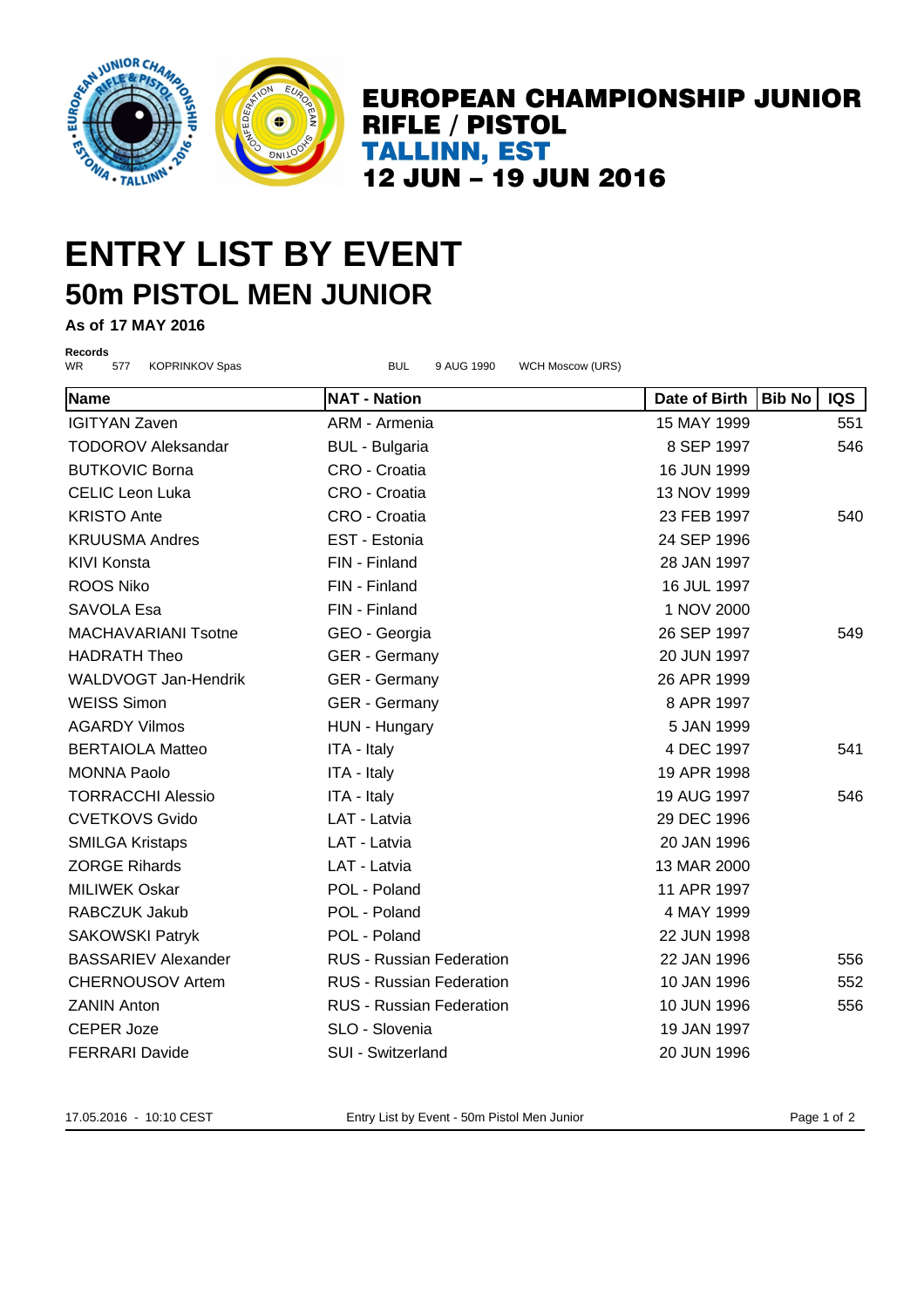| Name                       | <b>NAT - Nation</b>      | Date of Birth   Bib No | <b>IQS</b> |
|----------------------------|--------------------------|------------------------|------------|
| <b>FLUECKIGER Marvin</b>   | <b>SUI - Switzerland</b> | 10 MAR 1998            | 545        |
| <b>SUTER Dominic</b>       | SUI - Switzerland        | 5 FEB 1996             |            |
| <b>KOSTUR Marek</b>        | SVK - Slovakia           | 22 OCT 1998            |            |
| <b>HORODYNETS Maksym</b>   | UKR - Ukraine            | 11 OCT 1998            |            |
| <b>KYRYLENKO Bohdan</b>    | <b>UKR</b> - Ukraine     | 26 JUN 1998            | 541        |
| <b>SAMOSTROL Oleksandr</b> | <b>UKR</b> - Ukraine     | 4 MAY 1997             |            |

**Total number of athletes: 34 Total number of nations: 16**

| Legend:    |                     |           |                                   |           |
|------------|---------------------|-----------|-----------------------------------|-----------|
|            | Bib No Bib Number   | IQS.      | Individual Qualification Score WC | World Cup |
| <b>WCH</b> | World Championships | <b>WR</b> | <b>World Record</b>               |           |
|            |                     |           |                                   |           |
|            |                     |           |                                   |           |

17.05.2016 - 10:10 CEST Entry List by Event - 50m Pistol Men Junior Page 2 of 2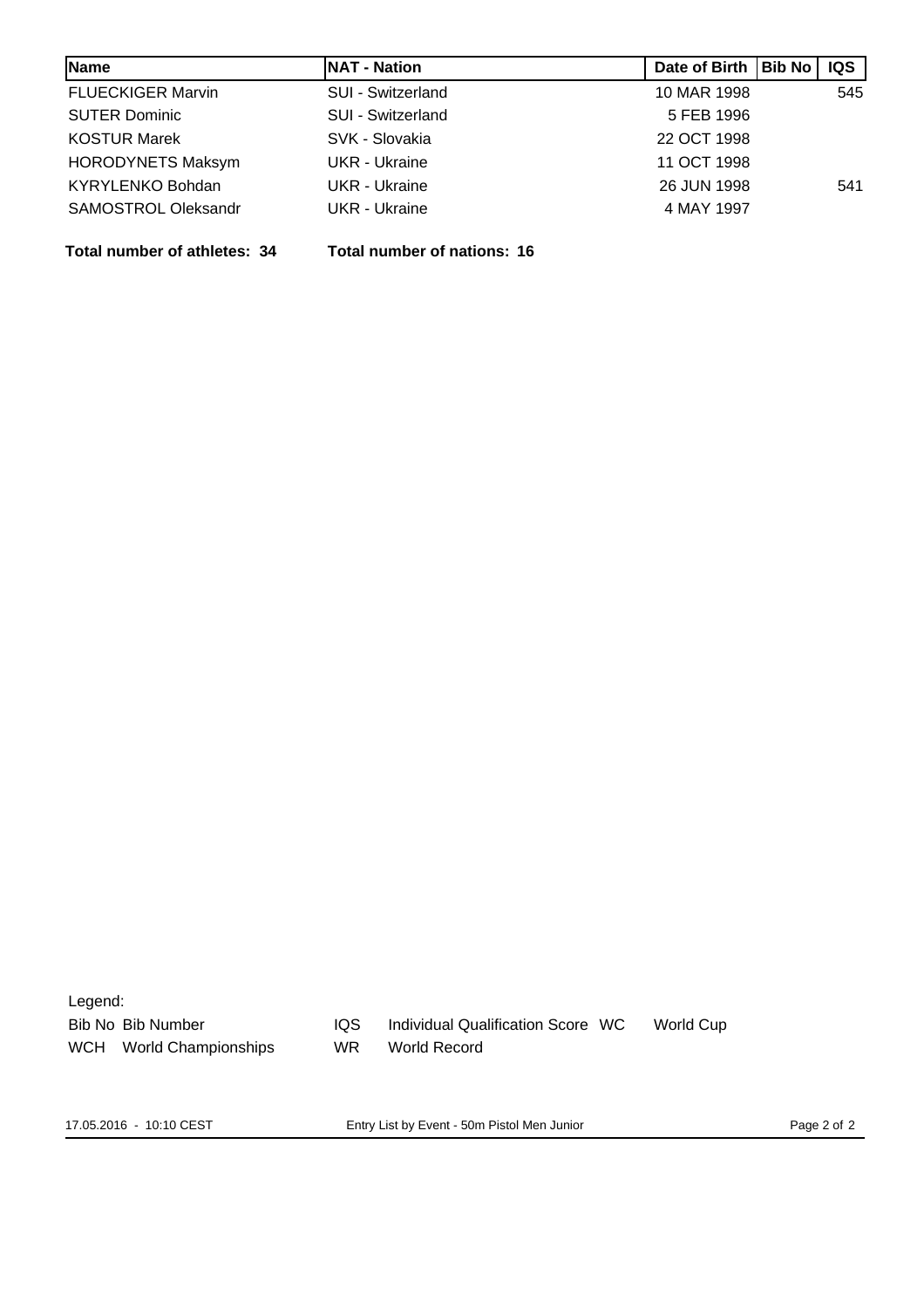

## **ENTRY LIST BY EVENT 25m RAPID FIRE PISTOL MEN JUNIOR**

**As of 17 MAY 2016**

**Records**

WR 589 QUIQUAMPOIX Jean **FRA 26 JUL 2015** ECH Maribor (SLO)

**Name NAT - Nation Date of Birth Bib No IQS** TIEFENTHALER Christoph AUT - Austria 20 SEP 1996 KASNAKOV Vladimir BUL - Bulgaria 16 SEP 1998 HEJNA Vojtech CZE - Czech Republic 13 MAR 2000 RAMPULA Matej  $CZE - Czech$  Republic 3 APR 2000 SKOUMAL Lukas CZE - Czech Republic 23 OCT 1999 562 BOLDYREV Stanislav EST - Estonia 31 OCT 1997 HEINSOO Anton EST - Estonia 19 JAN 1996 KASK Allan EST - Estonia 25 APR 1996 GREFFIER Clement FRA - France 1 1 JUN 1998 560 PICAT RE Tristan **FRA - France FRA - France** 30 AUG 1999 THIEL Nicolas **FRA - France** Communication Communication Communication Communication Communication Communication HEYER Philip CER - Germany The May 1997 MIKLIS Andre GER - Germany GER - Germany 9 JAN 1997 THUENEMANN Florian **GER - Germany 1996** 2 JAN 1996 563 HOVD Christoffer Robin NOR - Norway 27 APR 1998 MILIWEK Oskar POL - Poland 11 APR 1997 569 MORAWSKI Maciei **POL - Poland 1998** 9 JAN 1998 ZAJKOWSKI Adrian POL - Poland 21 MAY 1998 ISMAKOV Egor **RUS - Russian Federation** 8 MAY 1999 PETROV Alexander RUS - Russian Federation 21 JAN 1999 SHIKHOV Daniil **RUS - Russian Federation** 5 APR 1999 ZURSCHMIEDE Frederik SUI - Switzerland 31 JAN 1998 HORODYNETS Maksym UKR - Ukraine 11 OCT 1998 564 KOLESNYK Yuriy **CHAR ING A MILLING UKR - Ukraine** 27 APR 1999 KREPOSTNIAK Pavlo UKR - Ukraine 19 NOV 1997

**Total number of athletes: 25 Total number of nations: 11**

17.05.2016 - 10:10 CEST Entry List by Event - 25m Rapid Fire Pistol Men Junior Page 1 of 2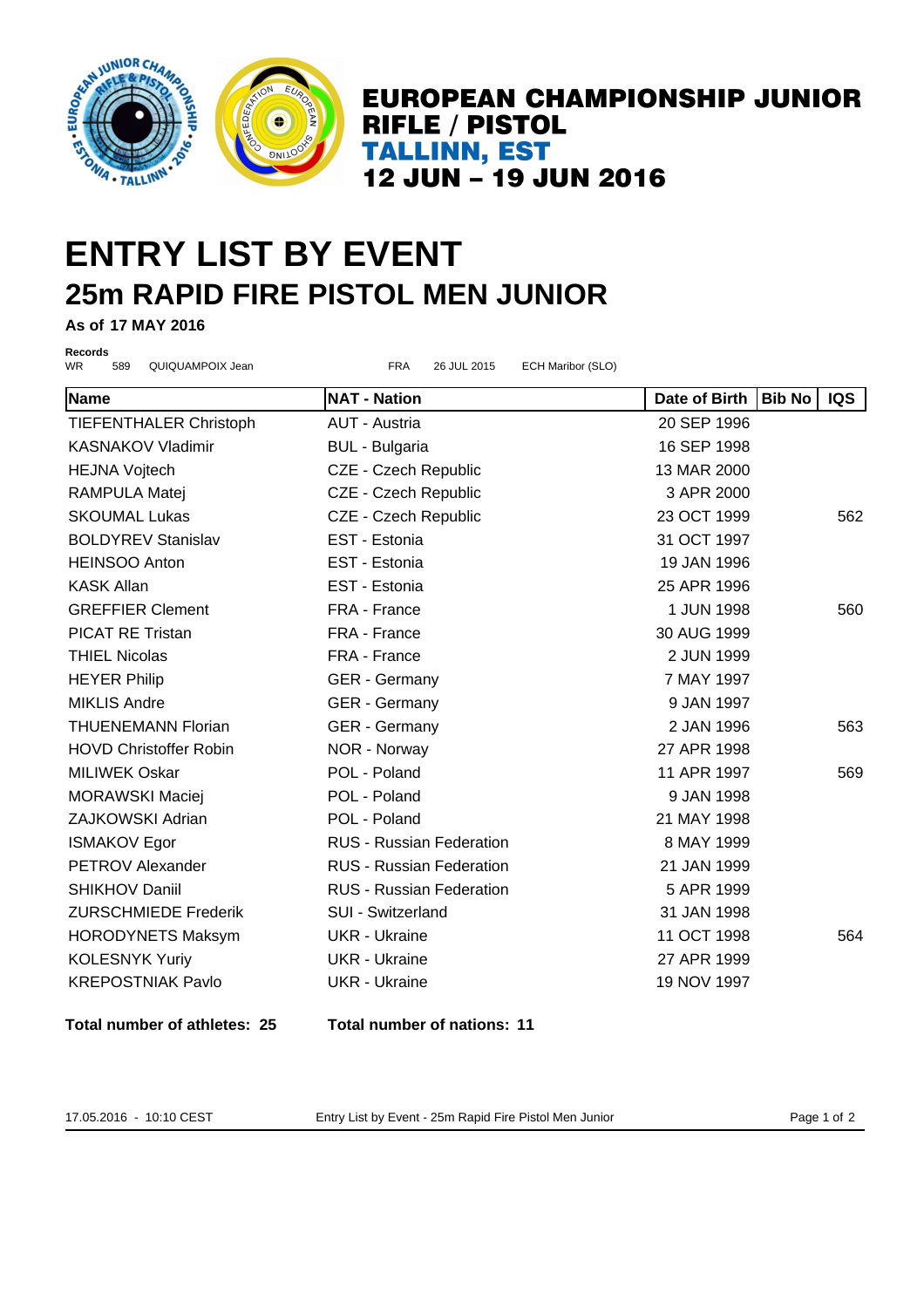| Date of Birth   Bib No   IQS<br><b>Name</b><br><b>INAT</b><br><sup>-</sup> - Nation |  |  |
|-------------------------------------------------------------------------------------|--|--|
|-------------------------------------------------------------------------------------|--|--|

Legend:

Bib No Bib Number ECH European Championships IQS Individual Qualification Score WC World Cup WR World Record

17.05.2016 - 10:10 CEST Entry List by Event - 25m Rapid Fire Pistol Men Junior Page 2 of 2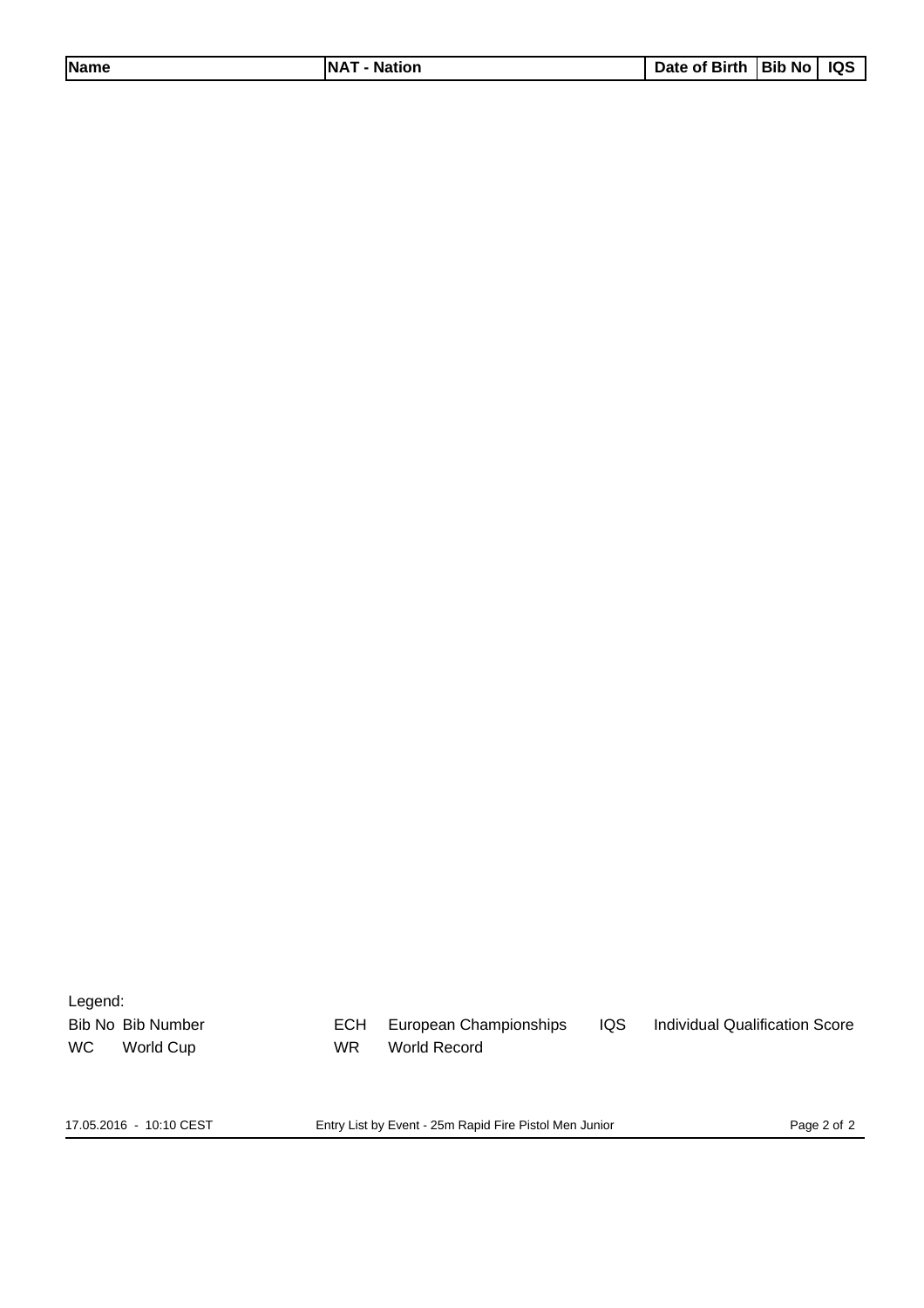

## **ENTRY LIST BY EVENT 25m STANDARD PISTOL MEN JUNIOR**

**As of 17 MAY 2016**

**Records**<br>WR 574 KOULAKOV Denis **RUS** 11 JUL 2002 WCH Lahti (FIN)

| Name                          | <b>NAT - Nation</b>  | Date of Birth   Bib No | IQS |
|-------------------------------|----------------------|------------------------|-----|
| <b>BOLDYREV Stanislav</b>     | EST - Estonia        | 31 OCT 1997            |     |
| <b>HEINSOO Anton</b>          | EST - Estonia        | 19 JAN 1996            |     |
| <b>KASK Allan</b>             | EST - Estonia        | 25 APR 1996            |     |
| <b>IHALAINEN Arttu</b>        | FIN - Finland        | 29 JUL 1999            |     |
| <b>KUUSELA Joonas</b>         | FIN - Finland        | 28 JUN 1996            |     |
| <b>SIREN Leevi</b>            | FIN - Finland        | 19 SEP 2000            |     |
| <b>GREFFIER Clement</b>       | FRA - France         | 1 JUN 1998             |     |
| <b>PICAT RE Tristan</b>       | FRA - France         | 30 AUG 1999            |     |
| <b>THIEL Nicolas</b>          | FRA - France         | 2 JUN 1999             |     |
| <b>HEYER Philip</b>           | <b>GER</b> - Germany | 7 MAY 1997             |     |
| <b>MIKLIS Andre</b>           | <b>GER</b> - Germany | 9 JAN 1997             |     |
| <b>THUENEMANN Florian</b>     | <b>GER</b> - Germany | 2 JAN 1996             |     |
| <b>CVETKOVS Gvido</b>         | LAT - Latvia         | 29 DEC 1996            |     |
| <b>ERBS Ernests</b>           | LAT - Latvia         | 11 APR 1999            |     |
| <b>ZORGE Rihards</b>          | LAT - Latvia         | 13 MAR 2000            |     |
| <b>ENGEN Kristian</b>         | NOR - Norway         | 1 JUL 1996             |     |
| <b>HOVD Christoffer Robin</b> | NOR - Norway         | 27 APR 1998            |     |
| <b>FLUECKIGER Marvin</b>      | SUI - Switzerland    | 10 MAR 1998            |     |
| <b>SUTER Dominic</b>          | SUI - Switzerland    | 5 FEB 1996             |     |
| <b>ZURSCHMIEDE Frederik</b>   | SUI - Switzerland    | 31 JAN 1998            |     |
| <b>KOLESNYK Yuriy</b>         | <b>UKR</b> - Ukraine | 27 APR 1999            |     |
| <b>KREPOSTNIAK Pavlo</b>      | <b>UKR</b> - Ukraine | 19 NOV 1997            |     |
| <b>KYRYLENKO Bohdan</b>       | <b>UKR</b> - Ukraine | 26 JUN 1998            |     |
|                               |                      |                        |     |

**Total number of athletes: 23 Total number of nations: 8**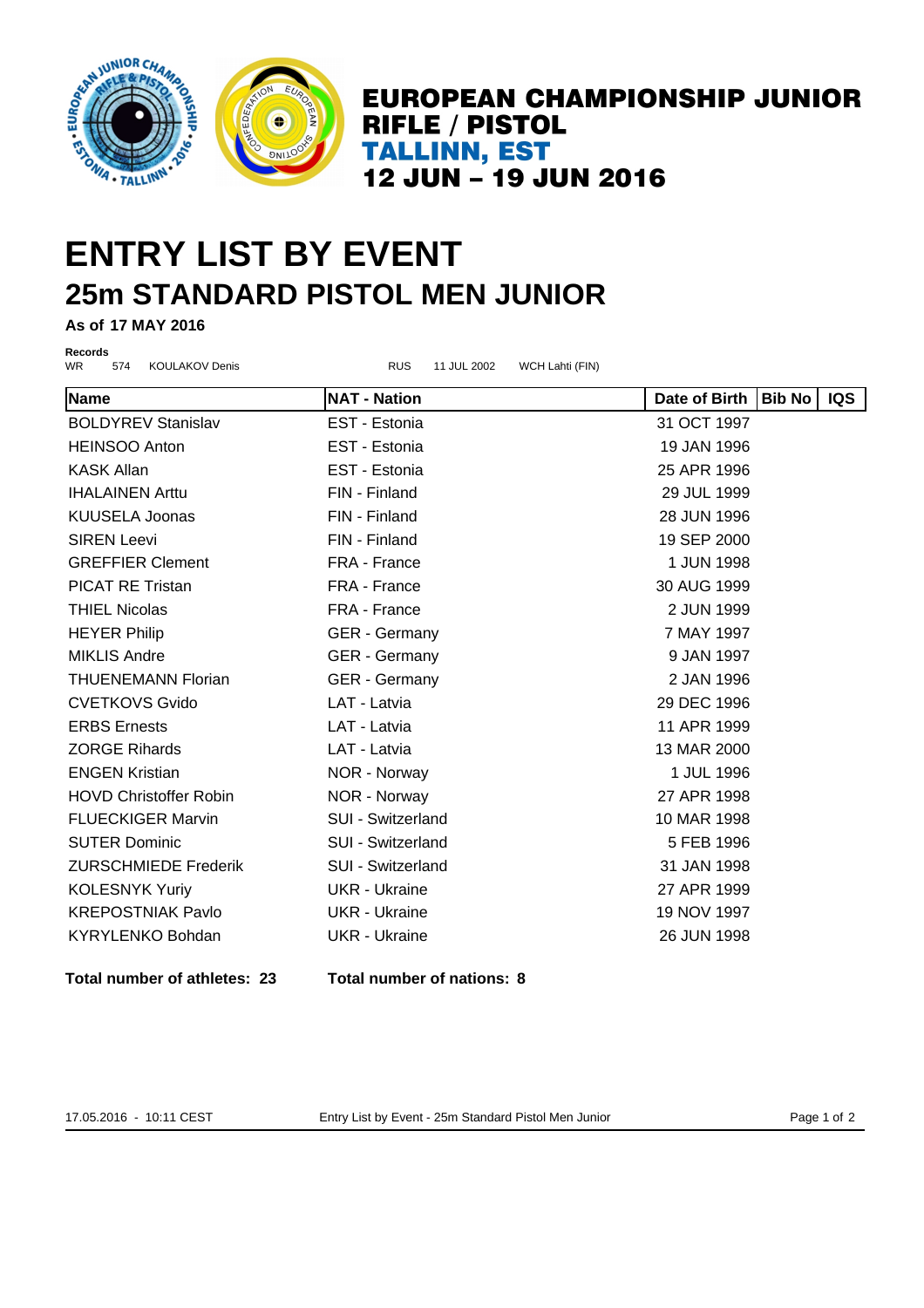| <b>Name</b> | <b>NAT</b><br>- Nation | Date of Birth   Bib No   IQS |  |  |
|-------------|------------------------|------------------------------|--|--|
|-------------|------------------------|------------------------------|--|--|

Legend:

ASC Asian Championships Bib No Bib Number CAT Continental American

IQS Individual Qualification Score OCH Oceanian Championships WCH World Championships

WR World Record

17.05.2016 - 10:11 CEST Entry List by Event - 25m Standard Pistol Men Junior Page 2 of 2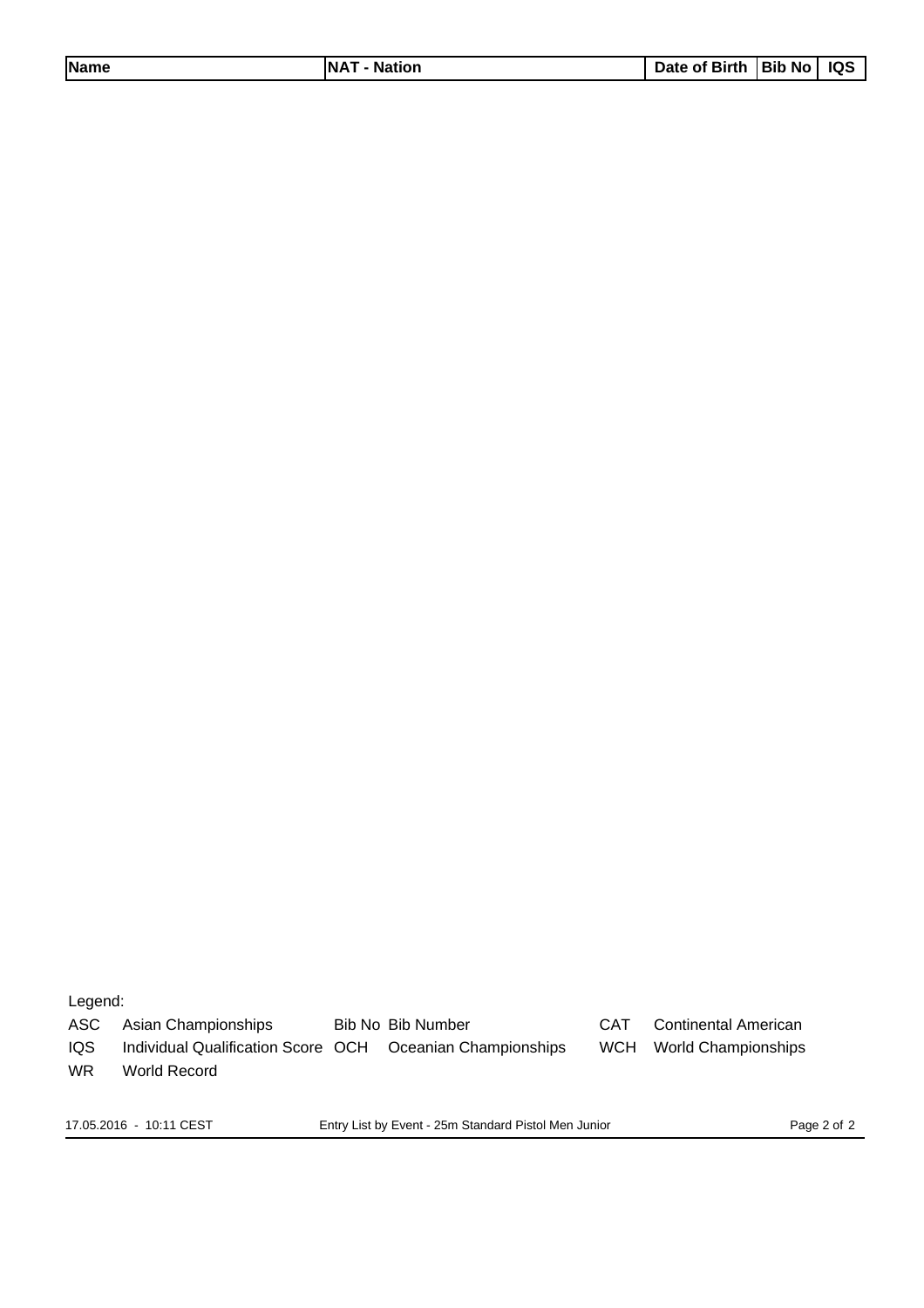

### **ENTRY LIST BY EVENT 25m PISTOL MEN JUNIOR**

**As of 17 MAY 2016**

**Records**

WR 590 KOROSTYLOV Pavlo UKR 31 JUL 2013 ECH Osijek (CRO) **Name NAT - Nation Date of Birth Bib No IQS** GREPPMAYR Marvin AUT - Austria 11 MAY 1996 TIEFENTHALER Christoph AUT - Austria 20 SEP 1996 CELIC Leon Luka CRO - Croatia 13 NOV 1999 ZADRAVEC Filip CRO - Croatia 11 JUL 1999 HEINSOO Anton EST - Estonia 19 JAN 1996 KASK Allan EST - Estonia 25 APR 1996 LINK Sten-Erik EST - Estonia 15 MAR 1999 IHALAINEN Arttu FIN - Finland 29 JUL 1999 KUUSELA Joonas FIN - Finland 28 JUN 1996 SIREN Leevi FIN - Finland 19 SEP 2000 GREFFIER Clement FRA - France 1 1 JUN 1998 PICAT RE Tristan **FRA - France FRA - France** 30 AUG 1999 THIEL Nicolas **FRA** - France **2 JUN 1999** HEYER Philip **GER - Germany COMBUS** 7 MAY 1997 MIKLIS Andre GER - Germany GER - Germany 9 JAN 1997 THUENEMANN Florian GER - Germany 2 JAN 1996 CVETKOVS Gvido LAT - Latvia 29 DEC 1996 ERBS Ernests LAT - Latvia 11 APR 1999 ZORGE Rihards LAT - Latvia 13 MAR 2000 ENGEN Kristian **NOR - Norway 1 JUL 1996** HOVD Christoffer Robin NOR - Norway 27 APR 1998 MILIWEK Oskar POL - Poland 11 APR 1997 SAKOWSKI Patryk **POL - Poland 22 JUN 1998** ZAJKOWSKI Adrian POL - Poland 21 MAY 1998 CEPER Joze SLO - Slovenia 19 JAN 1997 FLUECKIGER Marvin **10 MAR 1998** SUI - Switzerland 10 MAR 1998 SUTER Dominic **SUI - Switzerland** 5 FEB 1996 ZURSCHMIEDE Frederik SUI - Switzerland 31 JAN 1998

17.05.2016 - 10:11 CEST Entry List by Event - 25m Pistol Men Junior Page 1 of 2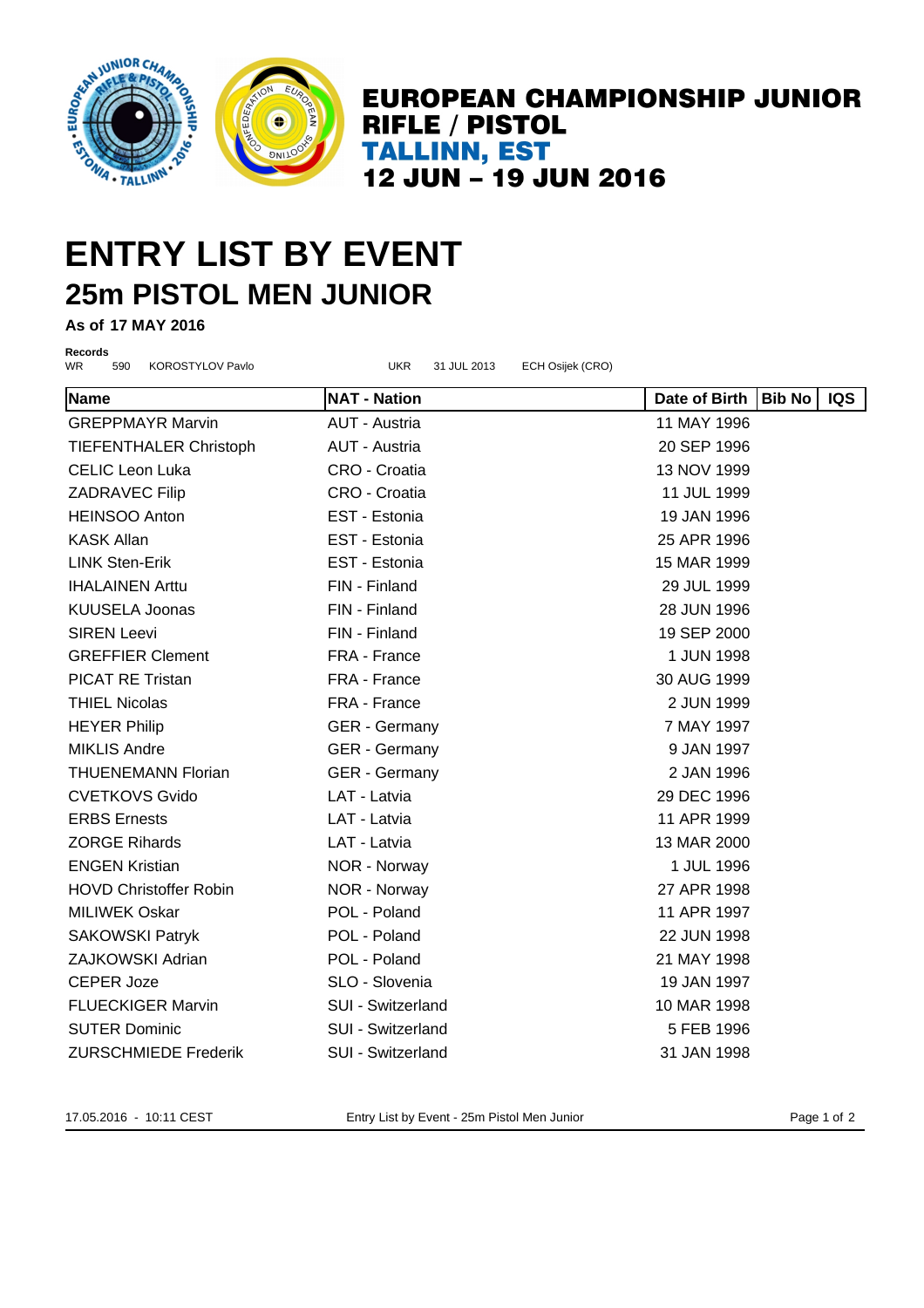| Name                     | <b>INAT - Nation</b> | Date of Birth   Bib No   IQS |  |
|--------------------------|----------------------|------------------------------|--|
| <b>KOSTUR Marek</b>      | SVK - Slovakia       | 22 OCT 1998                  |  |
| <b>KOLESNYK Yuriy</b>    | UKR - Ukraine        | 27 APR 1999                  |  |
| <b>KREPOSTNIAK Pavlo</b> | UKR - Ukraine        | 19 NOV 1997                  |  |
| KYRYLENKO Bohdan         | UKR - Ukraine        | 26 JUN 1998                  |  |

**Total number of athletes: 32 Total number of nations: 13**

Legend:

ASC Asian Championships Bib No Bib Number BCH European Championships IQS Individual Qualification Score WCH World Championships WR World Record

17.05.2016 - 10:11 CEST Entry List by Event - 25m Pistol Men Junior Page 2 of 2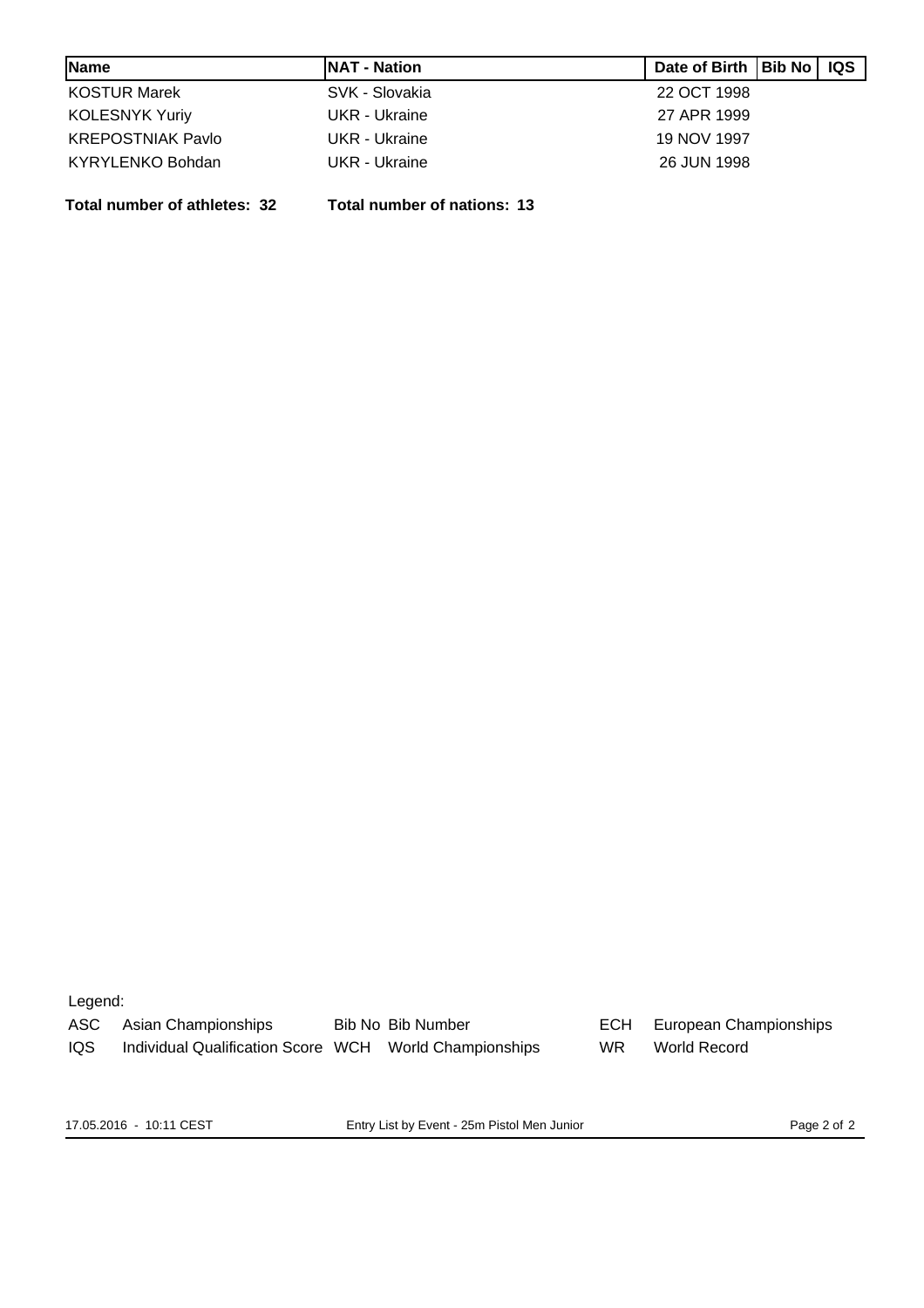

## **ENTRY LIST BY EVENT 50m RIFLE 3 POSITIONS WOMEN JUNIOR**

**As of 17 MAY 2016**

**Records**

WR 592 YOO Seo Young KOR 30 MAY 2015 WC Munich (GER) **Name NAT - Nation Date of Birth Bib No IQS** HASELSBERGER Carmen AUT - Austria 14 JUL 1999 KOECK Rebecca **AUT - Austria 14 JUL 1999** ZAISBERGER Verena AUT - Austria 30 DEC 1998 558 CHYZHYK Antanina BLR - Belarus 8 MAR 1996 570 PRANKO Uladzislava BLR - Belarus 22 FEB 1998 ZAITSAVA Palina BLR - Belarus 20 SEP 1997 565 BABIC Ivana CRO - Croatia 14 FEB 1996 574 VUKADIN Danijela **CRO - Croatia** CRO - Croatia 13 FEB 1997 561 DUDOVA Lucie **CZE - Czech Republic** 1 DEC 1996 568 FOISTOVA Nikola **CZE - Czech Republic** 6 CCT 1997 580 KOLARIKOVA Katerina  $CZE$  - Czech Republic  $19$  JUL 1998 573 LARSEN Simone DEN - Denmark 20 AUG 1998 NIELSEN Henriette Hylsebeck DEN - Denmark 3 JUN 1998 BOBYLEVA Anastassia EST - Estonia 7 SEP 2001 ERS Karita EST - Estonia 2 MAR 1998 SMIRNOVA Katrin EST - Estonia 11 OCT 2001 HYRKAS Emmi FIN - Finland 14 APR 1996 570 PALO Marianne **FIN** - Finland 16 JUL 1998 VILJANEN Henna FIN - Finland 13 MAR 1998 564 GOMEZ Judith **FRA - France FRA - France 1998** 20 AUG 1998 583 NIEWADA Ines FRA - France 13 JAN 1997 576 WINTENBERGER Emilie FRA - France 10 JUN 1996 580 MCINTOSH Seonaid GBR - Great Britain 15 MAR 1996 BAENISCH Charleen GER - Germany 3 SEP 1996 566 KINATEDER Anna-Lena GER - Germany 2 JUL 1996 LEHRICH Tina **GER - Germany 1996** 28 AUG 1996 590 GASPAR Lalita HUN - Hungary 26 AUG 2000 567 HURAI Viktoria **Mulla Component HUN - Hungary Component Component Component Component Component Component Component Component Component Component Component Component Component Component Component Component Component Compon** 

17.05.2016 - 10:11 CEST Entry List by Event - 50m Rifle 3 Positions Women Junior Page 1 of 2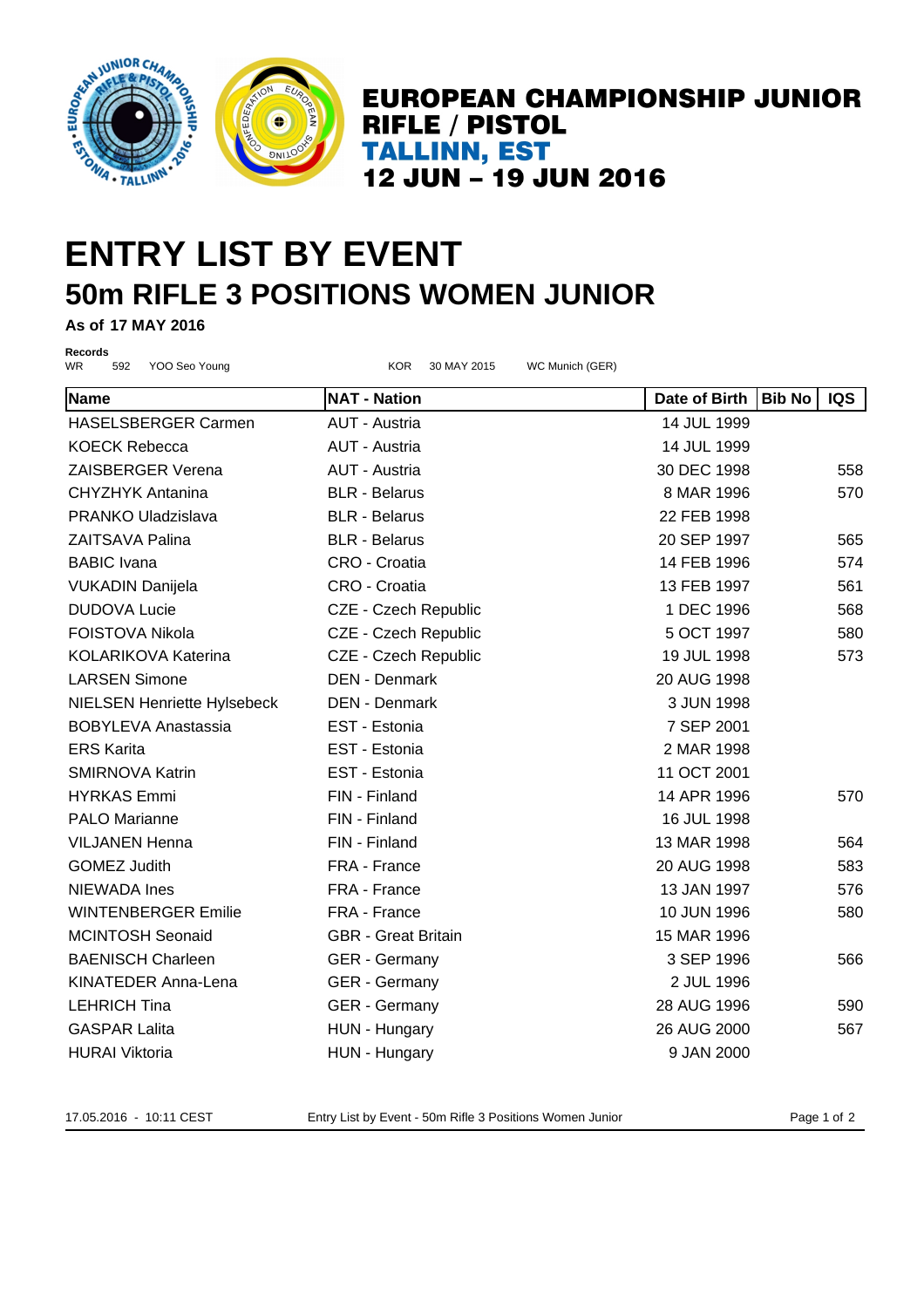| Name                        | <b>NAT - Nation</b>             | Date of Birth | <b>Bib No</b> | IQS |
|-----------------------------|---------------------------------|---------------|---------------|-----|
| <b>TOMA Dorina</b>          | HUN - Hungary                   | 14 SEP 1999   |               | 566 |
| <b>GALINSKY Lora Liron</b>  | <b>ISR</b> - Israel             | 8 MAR 1997    |               |     |
| <b>SCHIAVA Maria</b>        | ITA - Italy                     | 12 JAN 1996   |               | 574 |
| <b>EVARDSONE Dzeneta</b>    | LAT - Latvia                    | 22 FEB 2000   |               |     |
| <b>MULDER Mandy</b>         | NED - Netherlands               | 26 MAR 1996   |               | 577 |
| <b>NESHEIM Regine</b>       | NOR - Norway                    | 5 NOV 1997    |               | 563 |
| <b>STENE Jenny</b>          | NOR - Norway                    | 8 MAR 1998    |               | 568 |
| <b>VATNE Jenny</b>          | NOR - Norway                    | 30 JAN 1997   |               | 578 |
| <b>KOCHANSKA Natalia</b>    | POL - Poland                    | 18 AUG 1996   |               | 566 |
| KOMOROWSKA Katarzyna        | POL - Poland                    | 10 APR 1996   |               | 572 |
| <b>STEC Marlena</b>         | POL - Poland                    | 7 MAY 1997    |               |     |
| EFIMOVA Olga                | RUS - Russian Federation        | 28 JAN 1999   |               | 578 |
| <b>IVANOVA Maria</b>        | RUS - Russian Federation        | 6 APR 1998    |               | 572 |
| <b>KHARKOVA Tatiana</b>     | <b>RUS - Russian Federation</b> | 19 JUL 2000   |               |     |
| <b>JEROVSEK Klavdija</b>    | SLO - Slovenia                  | 17 OCT 1996   |               | 577 |
| <b>ARMUS Nevena</b>         | SRB - Serbia                    | 6 MAR 1999    |               | 568 |
| <b>BABIC Milica</b>         | SRB - Serbia                    | 24 SEP 1997   |               | 584 |
| <b>VUKASINOVIC Sanja</b>    | SRB - Serbia                    | 22 OCT 1997   |               | 572 |
| <b>KAISER Martina</b>       | <b>SUI - Switzerland</b>        | 15 MAR 1996   |               |     |
| <b>OBERHOLZER Julia</b>     | SUI - Switzerland               | 28 NOV 1998   |               |     |
| <b>ZUEGER Muriel</b>        | SUI - Switzerland               | 14 JAN 1998   |               |     |
| KOLAROVSKA Klaudia          | SVK - Slovakia                  | 21 FEB 1998   |               | 567 |
| OLSAVSKA Ivana              | SVK - Slovakia                  | 14 MAR 1998   |               |     |
| STIAVNICKA Ivana            | SVK - Slovakia                  | 23 MAR 1997   |               | 572 |
| ANDERSSON Ida               | SWE - Sweden                    | 12 NOV 1996   |               | 568 |
| <b>SVEDBERG Agnes</b>       | SWE - Sweden                    | 25 DEC 1997   |               |     |
| <b>ILINA Anna</b>           | <b>UKR - Ukraine</b>            | 28 FEB 1997   |               | 575 |
| SUKHORUKOVA Viktoriya       | <b>UKR</b> - Ukraine            | 9 MAY 1997    |               | 577 |
| <b>VOITSEKHIVSKA Mariia</b> | <b>UKR</b> - Ukraine            | 13 FEB 1996   |               |     |

**Total number of athletes: 57 Total number of nations: 24**

| Legend:   |                   |      |                                   |                  |
|-----------|-------------------|------|-----------------------------------|------------------|
|           | Bib No Bib Number | IQS. | Individual Qualification Score WC | <b>World Cup</b> |
| <b>WR</b> | World Record      |      |                                   |                  |

17.05.2016 - 10:11 CEST Entry List by Event - 50m Rifle 3 Positions Women Junior Page 2 of 2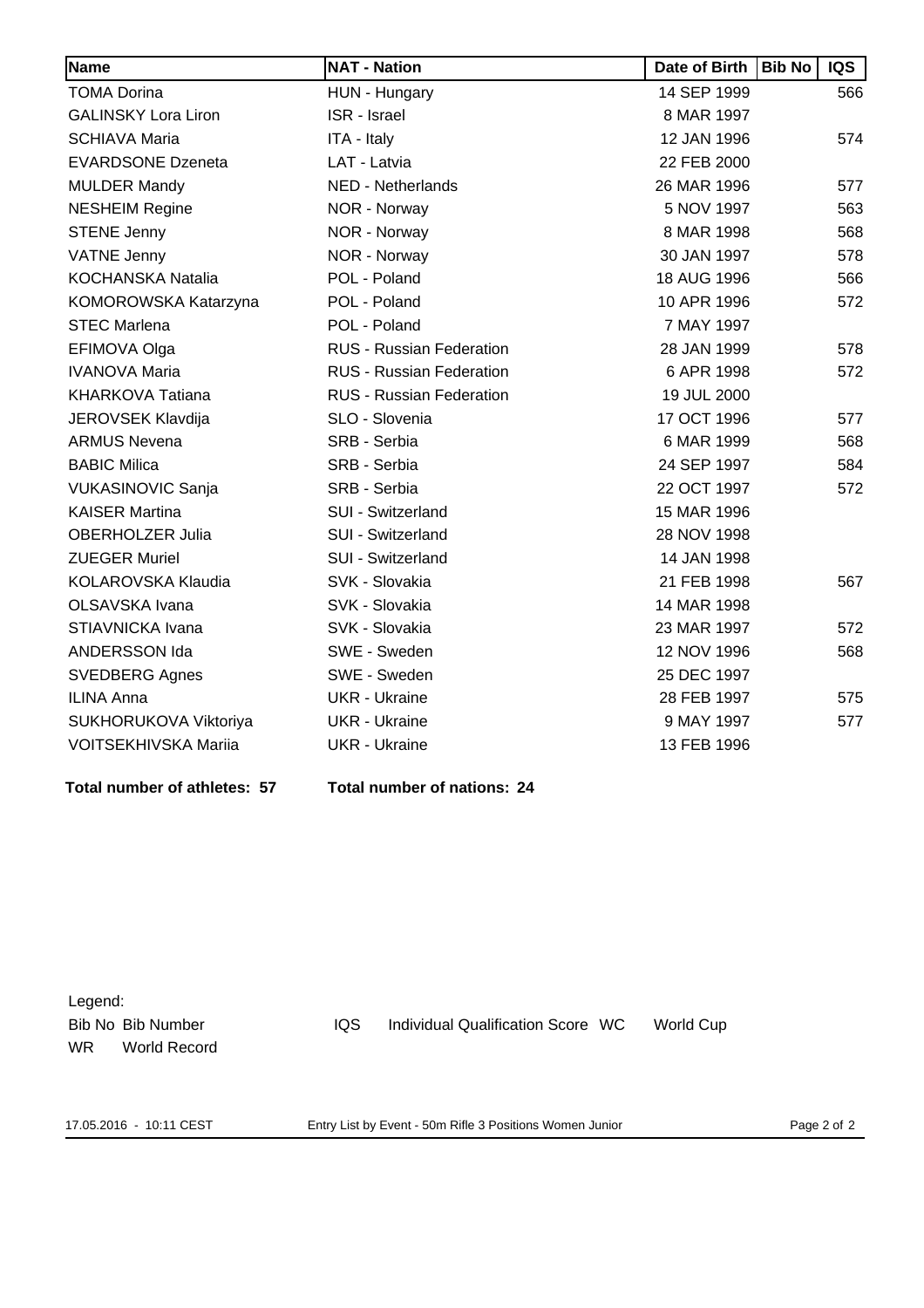

### **ENTRY LIST BY EVENT 50m RIFLE PRONE WOMEN JUNIOR**

**As of 17 MAY 2016**

**Records**<br>WR 624.2

WR 624.2 NIEWADA Ines FRA 15 SEP 2014 WCH Granada (ESP) **Name NAT - Nation Date of Birth Bib No IQS** UNGERANK Nadine AUT - Austria 3 APR 1996 WAIBEL Sheileen **AUT - Austria 3 JAN 2001** 3 JAN 2001 ZAISBERGER Verena AUT - Austria 30 DEC 1998 CHYZHYK Antanina BLR - Belarus 8 MAR 1996 PRANKO Uladzislava BLR - Belarus 22 FEB 1998 ZAITSAVA Palina BLR - Belarus 20 SEP 1997 BABIC Ivana CRO - Croatia 14 FEB 1996 VUKADIN Danijela CRO - Croatia 13 FEB 1997 DUDOVA Lucie **CZE - Czech Republic** 1 DEC 1996 FOISTOVA Nikola **CZE - Czech Republic** 5 OCT 1997 KOLARIKOVA Katerina  $CZE$  - Czech Republic 1998 LARSEN Simone DEN - Denmark 20 AUG 1998 NIELSEN Henriette Hylsebeck DEN - Denmark 3 JUN 1998 LOOT Ele EST - Estonia 10 OCT 1997 MERONEN Marjana-Kristiina EST - Estonia 16 SEP 1998 SAAR Elise EST - Estonia 28 FEB 2000 HYRKAS Emmi FIN - Finland 14 APR 1996 PALO Marianne **FIN** - Finland 16 JUL 1998 VILJANEN Henna FIN - Finland 13 MAR 1998 MILLIERE Julie FRA - France 20 JAN 1998 NIEWADA Ines FRA - France 13 JAN 1997 WINTENBERGER Emilie FRA - France 10 JUN 1996 MCINTOSH Seonaid GBR - Great Britain 15 MAR 1996 BAENISCH Charleen **GER - Germany 3 SEP 1996** KINATEDER Anna-Lena GER - Germany 2 JUL 1996 LEHRICH Tina GER - Germany 28 AUG 1996 GASPAR Lalita **CONFINITY HUN - Hungary CONFINITY 126 AUG 2000** 

17.05.2016 - 10:11 CEST Entry List by Event - 50m Rifle Prone Women Junior Page 1 of 2

HURAI Viktoria **Mullandia (K. 1980)** HUN - Hungary **Propinsi 19 JAN 2000**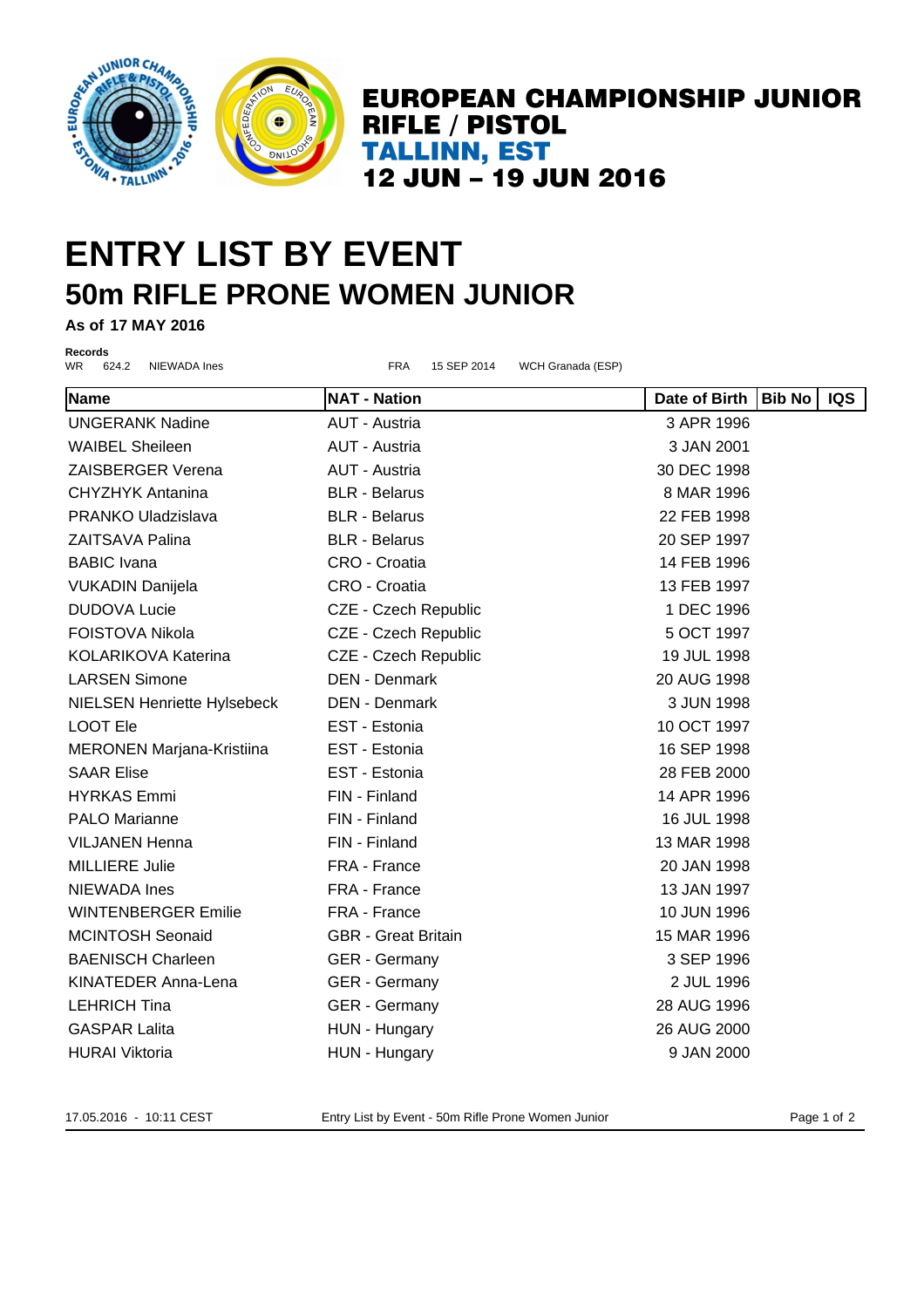| Name                        | <b>NAT - Nation</b>             | Date of Birth | <b>Bib No</b> | <b>IQS</b> |
|-----------------------------|---------------------------------|---------------|---------------|------------|
| <b>TOMA Dorina</b>          | HUN - Hungary                   | 14 SEP 1999   |               |            |
| <b>GALINSKY Lora Liron</b>  | <b>ISR</b> - Israel             | 8 MAR 1997    |               |            |
| <b>SCHIAVA Maria</b>        | ITA - Italy                     | 12 JAN 1996   |               |            |
| <b>EVARDSONE Dzeneta</b>    | LAT - Latvia                    | 22 FEB 2000   |               |            |
| <b>MULDER Mandy</b>         | <b>NED - Netherlands</b>        | 26 MAR 1996   |               |            |
| <b>NESHEIM Regine</b>       | NOR - Norway                    | 5 NOV 1997    |               |            |
| <b>STENE Jenny</b>          | NOR - Norway                    | 8 MAR 1998    |               |            |
| <b>VATNE Jenny</b>          | NOR - Norway                    | 30 JAN 1997   |               |            |
| <b>KOCHANSKA Natalia</b>    | POL - Poland                    | 18 AUG 1996   |               |            |
| KOMOROWSKA Katarzyna        | POL - Poland                    | 10 APR 1996   |               |            |
| MAKOWSKA Patrycja           | POL - Poland                    | 13 FEB 1997   |               |            |
| EFIMOVA Olga                | <b>RUS - Russian Federation</b> | 28 JAN 1999   |               |            |
| <b>IVANOVA Maria</b>        | <b>RUS - Russian Federation</b> | 6 APR 1998    |               |            |
| <b>KHARKOVA Tatiana</b>     | <b>RUS - Russian Federation</b> | 19 JUL 2000   |               |            |
| <b>JEROVSEK Klavdija</b>    | SLO - Slovenia                  | 17 OCT 1996   |               |            |
| <b>ARMUS Nevena</b>         | SRB - Serbia                    | 6 MAR 1999    |               |            |
| <b>BABIC Milica</b>         | SRB - Serbia                    | 24 SEP 1997   |               |            |
| <b>VUKASINOVIC Sanja</b>    | SRB - Serbia                    | 22 OCT 1997   |               |            |
| <b>HAGMANN Olivia</b>       | SUI - Switzerland               | 3 DEC 1997    |               |            |
| <b>KAISER Martina</b>       | SUI - Switzerland               | 15 MAR 1996   |               |            |
| <b>OBERHOLZER Julia</b>     | SUI - Switzerland               | 28 NOV 1998   |               |            |
| KOLAROVSKA Klaudia          | SVK - Slovakia                  | 21 FEB 1998   |               |            |
| OLSAVSKA Ivana              | SVK - Slovakia                  | 14 MAR 1998   |               |            |
| STIAVNICKA Ivana            | SVK - Slovakia                  | 23 MAR 1997   |               |            |
| ANDERSSON Ida               | SWE - Sweden                    | 12 NOV 1996   |               |            |
| <b>SVEDBERG Agnes</b>       | SWE - Sweden                    | 25 DEC 1997   |               |            |
| <b>TELEN Maia</b>           | SWE - Sweden                    | 16 JUL 1996   |               |            |
| <b>ILINA Anna</b>           | <b>UKR</b> - Ukraine            | 28 FEB 1997   |               |            |
| SUKHORUKOVA Viktoriya       | <b>UKR</b> - Ukraine            | 9 MAY 1997    |               |            |
| <b>VOITSEKHIVSKA Mariia</b> | <b>UKR</b> - Ukraine            | 13 FEB 1996   |               |            |

**Total number of athletes: 58 Total number of nations: 24**

#### Legend:

| —————————— |                        |                         |            |                                |
|------------|------------------------|-------------------------|------------|--------------------------------|
| AFC        | African Championships  | Bib No Bib Number       | <b>IQS</b> | Individual Qualification Score |
| <b>OCH</b> | Oceanian Championships | WCH World Championships | WR         | World Record                   |

17.05.2016 - 10:11 CEST Entry List by Event - 50m Rifle Prone Women Junior Page 2 of 2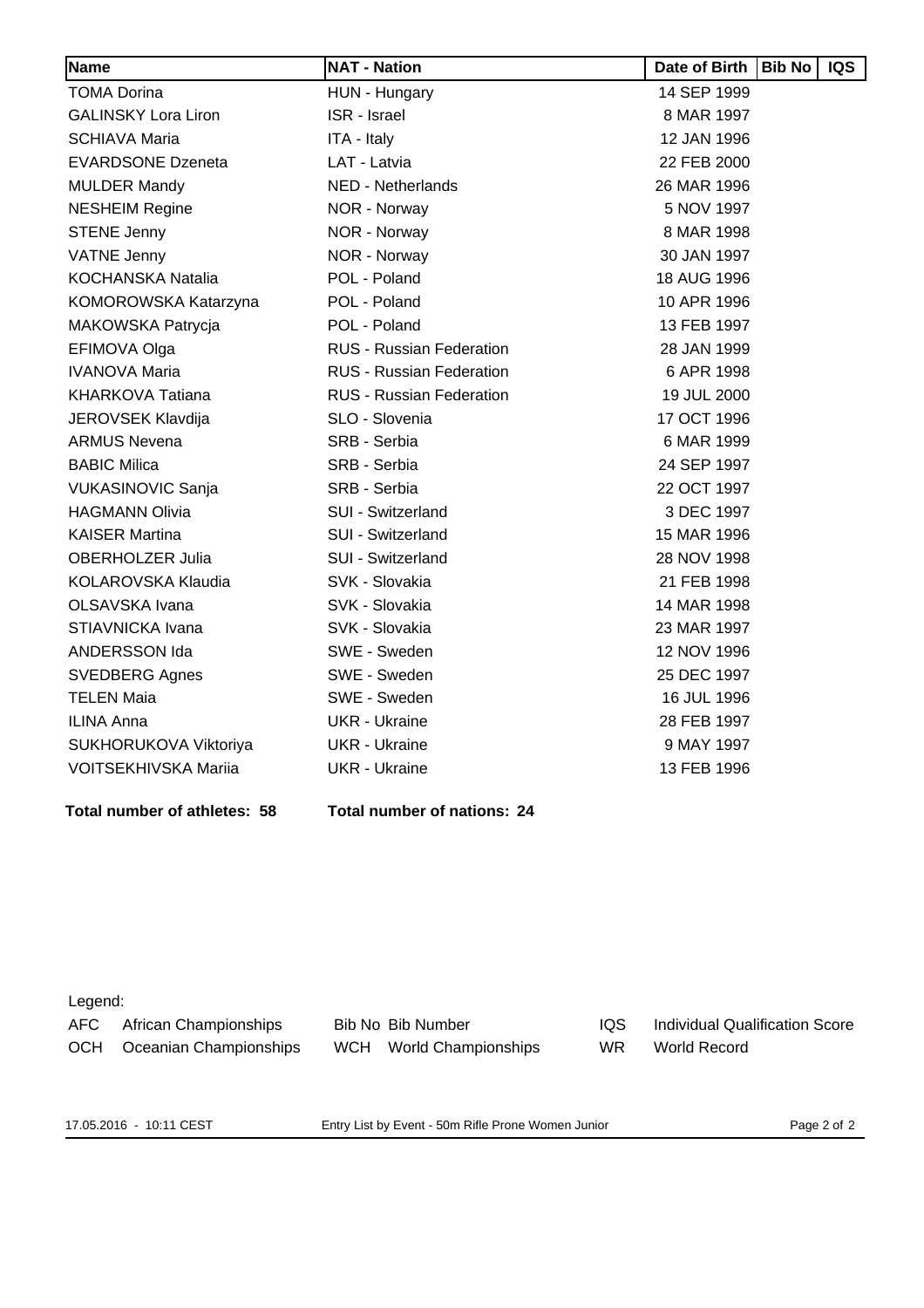

### **ENTRY LIST BY EVENT 25m PISTOL WOMEN JUNIOR**

**As of 17 MAY 2016**

**Records**

WR 593 SALUKVADZE Nino URS 13 JUL 1989 ECH Zagreb (YUG) **Name NAT - Nation Date of Birth Bib No IQS** BALLI Gresia **ALB - Albania** ALB - Albania *7 APR 1996* ROHACH Yulyana **BLR - Belarus BLR - Belarus** 10 FEB 1999 MINCHEVA Miroslava BUL - Bulgaria 26 AUG 1999 581 NENCHEVA Lidia BUL - Bulgaria 3 JAN 1996 584 DEDOVA Anna CZE - Czech Republic 21 APR 1998 577 PRIBANOVA Tereza 
and CZE - Czech Republic  $\overline{C}$   $\overline{C}$   $\overline{C}$   $\overline{C}$   $\overline{C}$   $\overline{C}$   $\overline{C}$   $\overline{C}$   $\overline{C}$   $\overline{C}$   $\overline{C}$   $\overline{C}$   $\overline{C}$   $\overline{C}$   $\overline{C}$   $\overline{C}$   $\overline{C}$   $\overline{C}$ ZISKALOVA Silvie CZE - Czech Republic 20 MAR 1996 568 KURUS Lydia EST - Estonia 21 JUL 1998 KUUSIK Kaisa EST - Estonia 30 MAR 1998 NELJAS Kerli EST - Estonia 11 FEB 1998 ANTTILA Essi FIN - Finland 10 AUG 1998 PALMGREN Julia FIN - Finland 11 JUN 1999 PARRI Maija FIN - Finland 29 OCT 2000 LAMOLLE Mathilde FRA - France 7 APR 1997 585 MALLET Laurie FRA - France 28 DEC 2000 NICOLAS Kateline FRA - France 4 APR 2000 GROSS Teresa GER - Germany 17 APR 1997 ROSS Susanne **GER - Germany 15 OCT 1996** SKERIES Michelle **CER - Germany 2 APR 1996** 578 EGRI Viktoria **18 JAN 1998** 570 FORRASI Boglarka HUN - Hungary 26 JAN 1999 MIHALKO Nikoletta HUN - Hungary 15 MAR 1996 566 MICHLEVICH Gali ISR - Israel 3 DEC 1997 LESTI Rebecca **ITA - Italy 1997** 4 JUL 1997 572 RASMANE Agate **LAT - Latvia CONFINITY 122 AUG 1997** 577 VASILJEVA Aleksandra LAT - Latvia 5 JUN 2000 VDOBCENKO Laura LAT - Latvia 17 AUG 2000 RANKELYTE Gabriele **LTU - Lithuania** 10 JUN 1999

17.05.2016 - 10:11 CEST Entry List by Event - 25m Pistol Women Junior Page 1 of 2